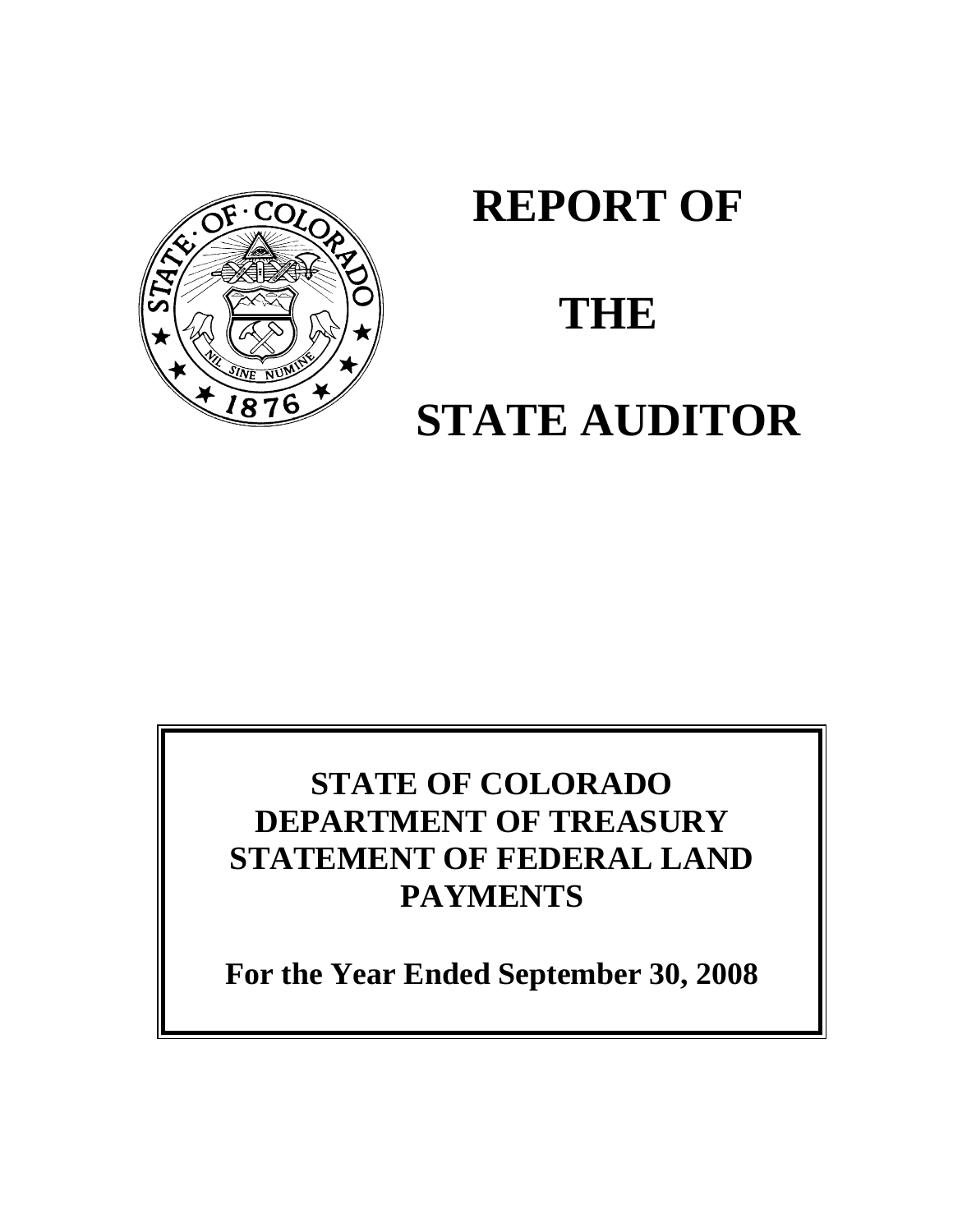### **LEGISLATIVE AUDIT COMMITTEE 2009 MEMBERS**

*Representative Dianne Primavera* **Chair**

> *Senator David Schultheis* **Vice-Chair**

*Senator Jim Isgar Representative Jim Kerr Representative Frank McNulty Representative Joe Miklosi Senator Shawn Mitchell Senator Lois Tochtrop*

#### **Office of the State Auditor Staff**

*Sally Symanski* **State Auditor**

*Dianne Ray* **Deputy State Auditor**

*Kerri Hunter Cindi Radke Melissa Canaday Benjamin Stevenson* **Legislative Auditors**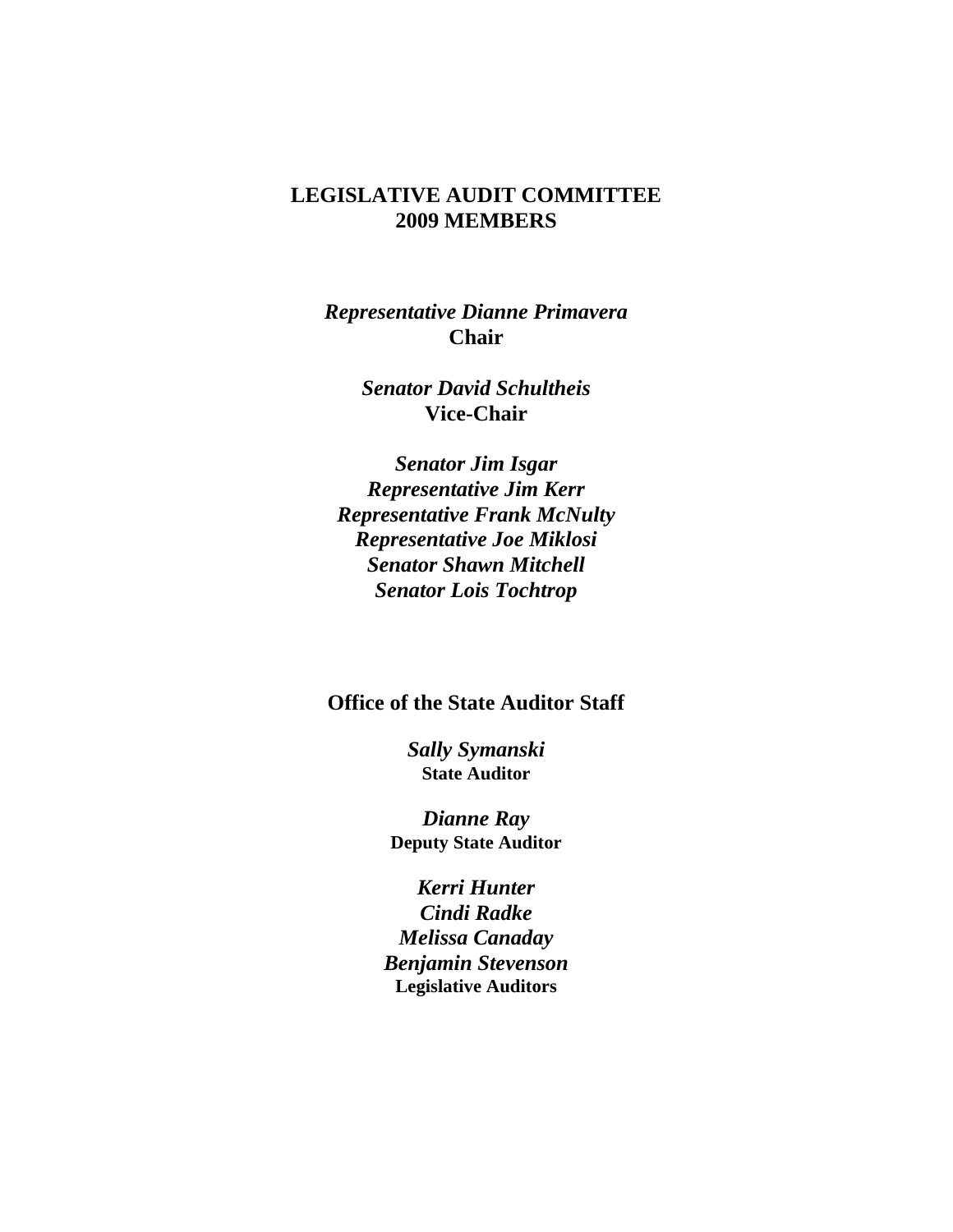

# **STATE OF COLORADO** State Auditor

**OFFICE OF THE STATE AUDITOR** Legislative Services Building<br>
303.869.2800<br>
FAX 303.869.3060<br>
Denver, Colorado 80203-2211

200 East 14th Avenue Denver, Colorado 80203-2211

March 3, 2009

Members of the Legislative Audit Committee:

This report contains the results of our audit of the Statement of Federal Land Payments. This audit was conducted pursuant to Section 2-3-103, C.R.S., which authorizes the State Auditor to conduct audits of state agencies and programs.

Silly Smanshing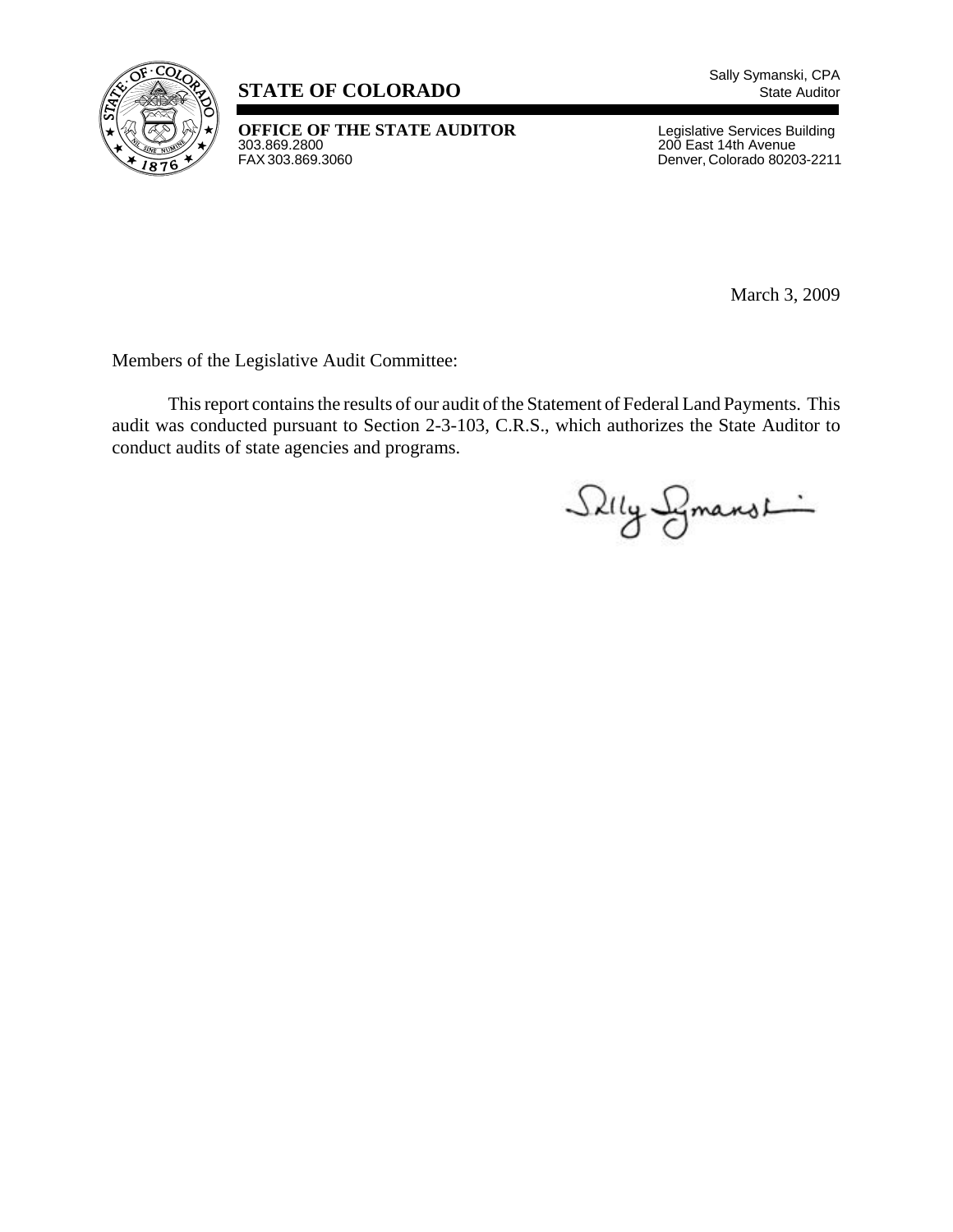# **TABLE OF CONTENTS**

# **Page**

| <b>Statement of Federal Land Payments for the Year Ended</b>        |
|---------------------------------------------------------------------|
|                                                                     |
|                                                                     |
| <b>Exhibit I</b>                                                    |
| <b>Colorado Revised Statutes, Title 34, Article 63</b>              |
| <b>Royalties under Federal Leasing</b>                              |
|                                                                     |
| <b>Exhibit II</b>                                                   |
| <b>Colorado Revised Statutes, Title 35, Article 45</b>              |
| Public Domain Range (Taylor Grazing Act Fund)  18                   |
| <b>Exhibit III</b>                                                  |
| Colorado Revised Statutes, Title 30, Article 29                     |
| <b>Apportionment of Federal Moneys from Public Lands</b>            |
|                                                                     |
| <b>Independent Auditor's Report on Compliance and Other Matters</b> |
| on Internal Control Over Financial Reporting Based on an            |
| <b>Audit of the Statement of Federal Land Payments</b>              |
| Performed in Accordance With Government Auditing Standards  21      |
| <b>Independent Auditor's Report on Compliance with</b>              |
| <b>Requirements Applicable to Major Programs and</b>                |
| <b>Internal Control Over Compliance in Accordance</b>               |
|                                                                     |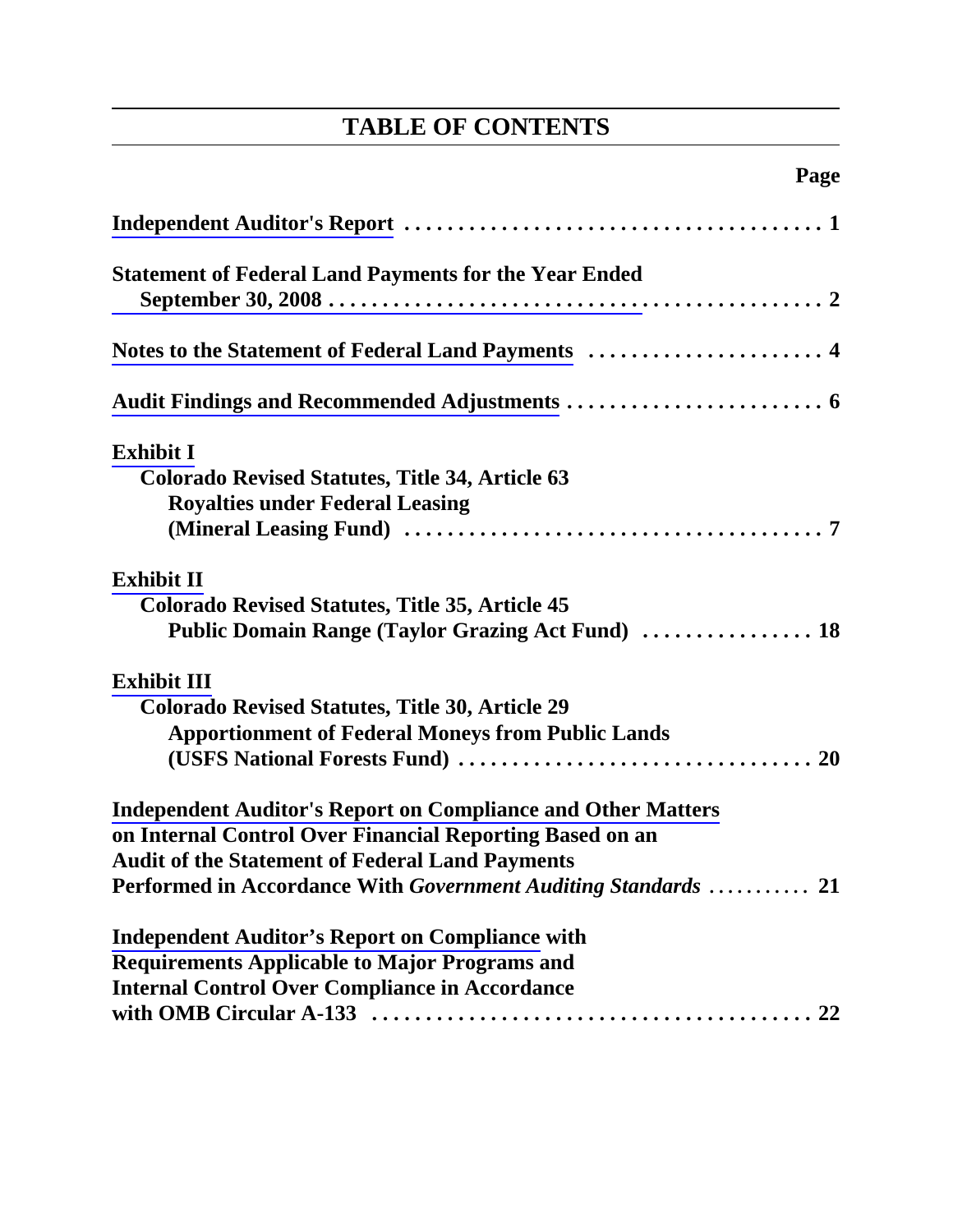<span id="page-4-0"></span>

# **STATE OF COLORADO** State Auditor

**OFFICE OF THE STATE AUDITOR** Legislative Services Building<br>303.869.2800<br>200 East 14th Avenue 303.869.2800 200 East 14th Avenue

Denver, Colorado 80203-2211

February 3, 2009

**Independent Auditor's Report**

Members of the Legislative Audit Committee:

We have audited the accompanying Statement of Federal Land Payments of the State of Colorado for the federal fiscal year ended September 30, 2008. This Statement is the responsibility of the Colorado Governor's Office. The preparation of the report has been formally delegated to the Colorado Department of Treasury. Our responsibility is to express an opinion on this Statement based on our audit.

We conducted our audit in accordance with auditing standards generally accepted in the United States of America and *Governmental Auditing Standards,* issued by the Comptroller General of the United States. These standards require that we plan and perform the audit to obtain reasonable assurance about whether the Statement of Federal Land Payments is free of material misstatement. An audit includes examining, on a test basis, evidence supporting the amounts and disclosures in the Statement of Federal Land Payments. An audit also includes assessing the accounting principles used and significant estimates made by management, as well as evaluating the overall Statement presentation. We believe our audit provides a reasonable basis for our opinion.

The Statement was prepared on the basis of cash disbursements made by the State of Colorado to qualified local governmental subdivisions thereof (i.e., counties) during the period October 1, 2007, through September 30, 2008, under 31 U.S.C. 6901 et seq. This basis of reporting federal land payments is prescribed by the U.S. Department of the Interior Rules and Regulations (43 C.F.R. 1881.0-5), and is in accordance with the provisions of the October 16, 1978, Comptroller General of the United States Decision (B-167553), and as such, the statement is not intended to be presented in conformity with generally accepted accounting principles.

In our opinion, the Statement of Federal Land Payments referred to above presents fairly, in all material respects, the federal land payments for the State of Colorado, for the federal fiscal year ended September 30, 2008, on the basis of accounting described above.

In accordance with *Government Auditing Standards*, we have also issued our report dated March 3, 2009, on our consideration of the Colorado Governor's Office internal control over compliance with certain provisions of laws, regulations, contracts and grants. That report is an integral part of an audit performed in accordance with *Government Auditing Standards* and should be read in conjunction with this report in considering the results of our audit.

This report is intended solely for filing with governmental agencies and should not be used for any other purpose.

Skily Symanshi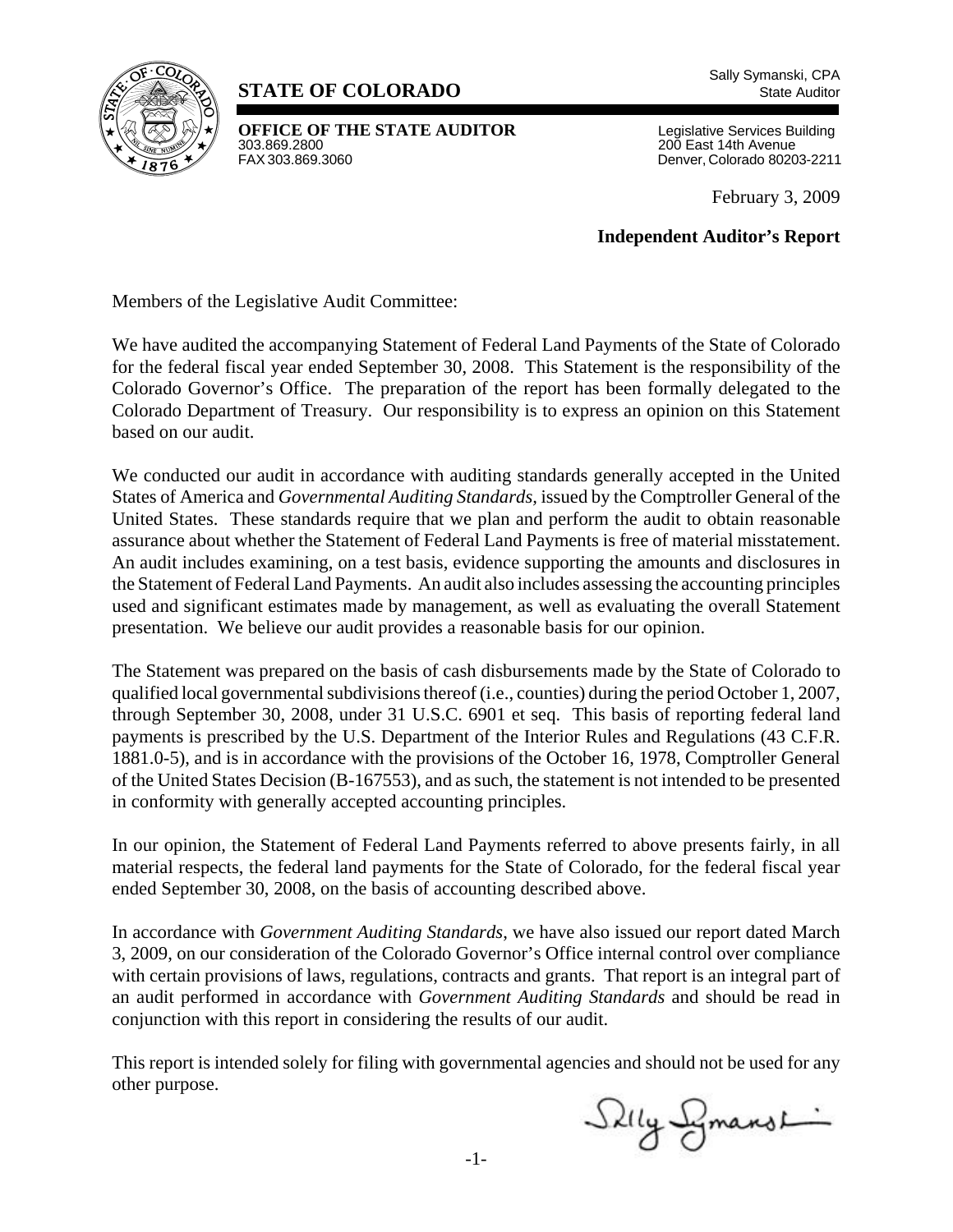#### STATEMENT OF FEDERAL LAND PAYMENTS DURING THE PERIOD OCTOBER 1, 2007 THROUGH SEPTEMBER 30, 2008

#### FEDERAL AGENCY MAKING PAYMENT AND TYPE OF PAYMENT

<span id="page-5-0"></span>

| <b>COLORADO</b><br><b>COUNTIES</b> | FS/MMS<br>TIMBER &<br><b>SEC SCHLS</b><br><b>TITLE I</b> | <b>USFS</b><br><b>SECURE</b><br><b>SCHOOLS</b><br>TITLE III | FS<br><b>BANKHD</b><br><b>JONES</b> | MMS/BLM<br><b>MINERAL</b><br>LEASING<br>$\ast$ | BLM SEC 3<br><b>TAYLOR</b><br><b>GRAZING</b><br>$\ast$ | <b>BLM SEC</b><br>15 TAYLOR<br><b>GRAZING</b><br>$\ast$ | <b>BLM</b><br><b>BANKHD</b><br><b>JONES</b> | <b>BLM</b><br><b>SALE OF</b><br><b>MATLS</b><br>$\pm$ | <b>FERC</b><br><b>PWR</b><br><b>SALES</b><br>$\frac{1}{2}$ | <b>FW REF</b><br><b>REVENUE</b><br>SHARING<br>$\pm$ | <b>TOTAL</b>     | <b>RECMDED</b><br><b>ADJUSMNT</b><br>S | <b>RECOMDED</b><br><b>FOR</b><br><b>ACCEPTNCE</b> |
|------------------------------------|----------------------------------------------------------|-------------------------------------------------------------|-------------------------------------|------------------------------------------------|--------------------------------------------------------|---------------------------------------------------------|---------------------------------------------|-------------------------------------------------------|------------------------------------------------------------|-----------------------------------------------------|------------------|----------------------------------------|---------------------------------------------------|
| <b>ADAMS</b>                       | $\theta$                                                 | $\boldsymbol{0}$                                            |                                     | 277                                            |                                                        |                                                         |                                             | $\overline{0}$                                        |                                                            |                                                     | 277              |                                        | 277                                               |
| <b>ALAMOSA</b>                     | 7,895                                                    | $\overline{0}$                                              |                                     | $\boldsymbol{0}$                               |                                                        |                                                         |                                             | 108                                                   |                                                            |                                                     | 8,003            |                                        | 8,003                                             |
| <b>ARAPAHOE</b>                    | $\theta$                                                 | $\mathbf{0}$                                                |                                     | 536                                            |                                                        |                                                         |                                             | $\mathbf{0}$                                          |                                                            |                                                     | 536              |                                        | 536                                               |
| <b>ARCHULETA</b>                   | 93,774                                                   | 17,583                                                      |                                     | 35,661                                         |                                                        |                                                         |                                             | 9,921                                                 |                                                            |                                                     | 156,938          |                                        | 156,938                                           |
| <b>BACA</b>                        | $\theta$                                                 | $\mathbf{0}$                                                |                                     | 11,752                                         |                                                        |                                                         |                                             | $\mathbf{0}$                                          |                                                            |                                                     | 11,752           |                                        | 11,752                                            |
| <b>BENT</b>                        | $\Omega$                                                 | $\mathbf{0}$                                                |                                     | 5,316                                          |                                                        |                                                         |                                             | $\mathbf{0}$                                          |                                                            |                                                     | 5,316            |                                        | 5,316                                             |
| <b>BOULDER</b>                     | 26,968                                                   | $\mathbf{0}$                                                |                                     | $\boldsymbol{0}$                               |                                                        |                                                         |                                             | $\mathbf{0}$                                          |                                                            |                                                     | 26,968           |                                        | 26,968                                            |
| <b>BROOMFIELD</b>                  | $\Omega$                                                 | $\mathbf{0}$                                                |                                     | $\boldsymbol{0}$                               |                                                        |                                                         |                                             | $\mathbf{0}$                                          |                                                            |                                                     | $\theta$         |                                        | $\mathbf{0}$                                      |
| <b>CHAFFEE</b>                     | 12,369                                                   | $\mathbf{0}$                                                |                                     | 28                                             |                                                        |                                                         |                                             | 100                                                   |                                                            |                                                     | 12,498           |                                        | 12,498                                            |
| <b>CHEYENNE</b>                    | $\Omega$                                                 | $\mathbf{0}$                                                |                                     | 6,965                                          |                                                        |                                                         |                                             | $\mathbf{0}$                                          |                                                            |                                                     | 6,965            |                                        | 6,965                                             |
| <b>CLEAR CREEK</b>                 | 183,750                                                  | 34,453                                                      |                                     | $\boldsymbol{0}$                               |                                                        |                                                         |                                             | $\mathbf{0}$                                          |                                                            |                                                     | 218,203          |                                        | 218,203                                           |
| <b>CONEJOS</b>                     | 87,466                                                   | $\mathbf{0}$                                                |                                     | $\boldsymbol{0}$                               |                                                        |                                                         |                                             | 10                                                    |                                                            |                                                     | 87,475           |                                        | 87,475                                            |
| <b>COSTILLA</b>                    | 54                                                       | $\mathbf{0}$                                                |                                     | $\boldsymbol{0}$                               |                                                        |                                                         |                                             | $\mathbf{0}$                                          |                                                            |                                                     | 54               |                                        | 54                                                |
| <b>CROWLEY</b>                     | $\theta$                                                 | $\mathbf{0}$                                                |                                     | 5,005                                          |                                                        |                                                         |                                             | $\mathbf{0}$                                          |                                                            |                                                     | 5,005            |                                        | 5,005                                             |
| <b>CUSTER</b>                      | 27,991                                                   | $\mathbf{0}$                                                |                                     | $\boldsymbol{0}$                               |                                                        |                                                         |                                             | 47                                                    |                                                            |                                                     | 28,038           |                                        | 28,038                                            |
| <b>DELTA</b>                       | 59,062                                                   | $\mathbf{0}$                                                |                                     | 711,645                                        |                                                        |                                                         |                                             | 1,162                                                 |                                                            |                                                     | 771,869          |                                        | 771,869                                           |
| <b>DENVER</b>                      | $\theta$                                                 | $\mathbf{0}$                                                |                                     | $\boldsymbol{0}$                               |                                                        |                                                         |                                             | $\mathbf{0}$                                          |                                                            |                                                     | $\boldsymbol{0}$ |                                        | $\mathbf{0}$                                      |
| <b>DOLORES</b>                     | 86,338                                                   | $\mathbf{0}$                                                |                                     | 550,550                                        |                                                        |                                                         |                                             | 17                                                    |                                                            |                                                     | 636,904          |                                        | 636,904                                           |
| <b>DOUGLAS</b>                     | 15,671                                                   | $\mathbf{0}$                                                |                                     | $\boldsymbol{0}$                               |                                                        |                                                         |                                             | $\boldsymbol{0}$                                      |                                                            |                                                     | 15,671           |                                        | 15,671                                            |
| <b>EAGLE</b>                       | 440,636                                                  | 82,619                                                      |                                     | 4,753                                          |                                                        |                                                         |                                             | 52                                                    |                                                            |                                                     | 528,060          |                                        | 528,060                                           |
| <b>EL PASO</b>                     | 14,868                                                   | $\mathbf{0}$                                                |                                     | $\boldsymbol{0}$                               |                                                        |                                                         |                                             | $\mathfrak{Z}$                                        |                                                            |                                                     | 14,871           |                                        | 14,871                                            |
| <b>ELBERT</b>                      | $\mathbf{0}$                                             | $\mathbf{0}$                                                |                                     | $\boldsymbol{0}$                               |                                                        |                                                         |                                             | $\overline{0}$                                        |                                                            |                                                     | $\boldsymbol{0}$ |                                        | $\mathbf{0}$                                      |
| <b>FREMONT</b>                     | 17,226                                                   | $\boldsymbol{0}$                                            |                                     | 70                                             |                                                        |                                                         |                                             | 2,935                                                 |                                                            |                                                     | 20,232           |                                        | 20,232                                            |
| <b>GARFIELD</b>                    | 372,853                                                  | 69,910                                                      |                                     | 543,750                                        |                                                        |                                                         |                                             | 84                                                    |                                                            |                                                     | 986,597          |                                        | 986,597                                           |
| <b>GILPIN</b>                      | 24,032                                                   | $\boldsymbol{0}$                                            |                                     | $\boldsymbol{0}$                               |                                                        |                                                         |                                             | $\mathbf{1}$                                          |                                                            |                                                     | 24,033           |                                        | 24,033                                            |
| <b>GRAND</b>                       | 411,863                                                  | 121,136                                                     |                                     | 10,707                                         |                                                        |                                                         |                                             | 451                                                   |                                                            |                                                     | 544,157          |                                        | 544,157                                           |
| <b>GUNNISON</b>                    | 259,477                                                  | 48,652                                                      |                                     | 543,750                                        |                                                        |                                                         |                                             | 454                                                   |                                                            |                                                     | 852,333          |                                        | 852,333                                           |
| <b>HINSDALE</b>                    | 121,147                                                  | 22,715                                                      |                                     | $\boldsymbol{0}$                               |                                                        |                                                         |                                             | 31                                                    |                                                            |                                                     | 143,893          |                                        | 143,893                                           |
| <b>HUERFANO</b>                    | 24,097                                                   | $\mathbf{0}$                                                |                                     | 84,036                                         |                                                        |                                                         |                                             | 285                                                   |                                                            |                                                     | 108,418          |                                        | 108,418                                           |
| <b>JACKSON</b>                     | 177,446                                                  | 33,271                                                      |                                     | 180,053                                        |                                                        |                                                         |                                             | 6,159                                                 |                                                            |                                                     | 396,930          |                                        | 396,930                                           |
| <b>JEFFERSON</b>                   | 14,827                                                   | $\mathbf{0}$                                                |                                     | $\overline{0}$                                 |                                                        |                                                         |                                             | $\mathbf{0}$                                          |                                                            |                                                     | 14,827           |                                        | 14,827                                            |
| <b>KIOWA</b>                       | $\boldsymbol{0}$                                         | $\boldsymbol{0}$                                            |                                     | 11,015                                         |                                                        |                                                         |                                             | $\boldsymbol{0}$                                      |                                                            |                                                     | 11,015           |                                        | 11,015                                            |
| <b>KIT CARSON</b>                  | $\mathbf{0}$                                             | $\boldsymbol{0}$                                            |                                     | 818                                            |                                                        |                                                         |                                             | $\boldsymbol{0}$                                      |                                                            |                                                     | 818              |                                        | 818                                               |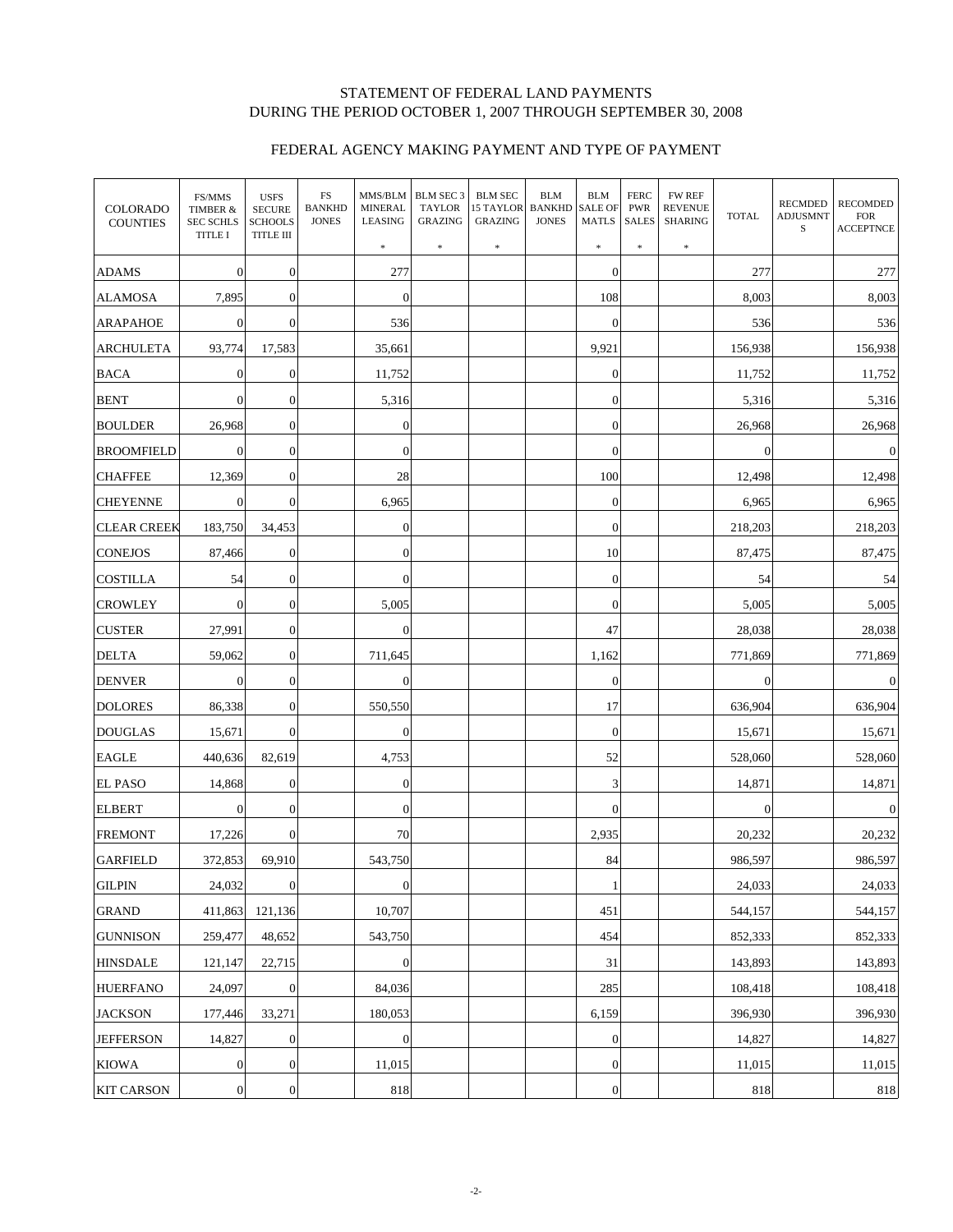| COLORADO<br><b>COUNTIES</b> | FS/MMS<br>TIMBER &<br><b>SEC SCHLS</b><br><b>TITLE I</b> | <b>USFS</b><br><b>SECURE</b><br><b>SCHOOLS</b><br>TITLE III | $_{\rm FS}$<br><b>BANKHEA</b><br><b>D JONES</b> | MMS/BLM<br><b>MINERAL</b><br><b>LEASING</b><br>$\ast$ | BLM SEC 3<br><b>TAYLOR</b><br><b>GRAZING</b><br>$\ast$ | <b>BLM SEC</b><br>15 TAYLOR<br><b>GRAZING</b><br>\$ | <b>BLM</b><br><b>BANKHD</b><br><b>JONES</b> | <b>BLM</b><br><b>SALE OF</b><br><b>MATLS</b><br>$\frac{1}{2}$ | <b>FERC</b><br><b>PWR</b><br><b>SALES</b><br>$\frac{1}{2}$ | <b>FW REF</b><br><b>REVENUE</b><br><b>SHARING</b><br>\$ | <b>TOTAL</b>   | <b>RECMDED</b><br><b>ADJUSMNT</b><br>S | RECOMDED<br><b>FOR</b><br><b>ACCEPTNCE</b> |
|-----------------------------|----------------------------------------------------------|-------------------------------------------------------------|-------------------------------------------------|-------------------------------------------------------|--------------------------------------------------------|-----------------------------------------------------|---------------------------------------------|---------------------------------------------------------------|------------------------------------------------------------|---------------------------------------------------------|----------------|----------------------------------------|--------------------------------------------|
| <b>LA PLATA</b>             | 88.466                                                   | 15,611                                                      |                                                 | $\boldsymbol{0}$                                      |                                                        |                                                     |                                             | 20,593                                                        |                                                            |                                                         | 124,670        |                                        | 124,670                                    |
| <b>LAKE</b>                 | 27,891                                                   | $\boldsymbol{0}$                                            |                                                 | 54                                                    |                                                        |                                                     |                                             | 52                                                            |                                                            |                                                         | 27,997         |                                        | 27,997                                     |
| <b>LARIMER</b>              | 104,913                                                  | 19,671                                                      |                                                 | 2,184                                                 |                                                        |                                                     |                                             | 34                                                            |                                                            |                                                         | 126,802        |                                        | 126,802                                    |
| <b>LAS ANIMAS</b>           | 3,794                                                    | $\boldsymbol{0}$                                            |                                                 | 339,013                                               |                                                        |                                                     |                                             | $\boldsymbol{0}$                                              |                                                            |                                                         | 342,807        |                                        | 342,807                                    |
| <b>LINCOLN</b>              | $\boldsymbol{0}$                                         | $\boldsymbol{0}$                                            |                                                 | $\boldsymbol{0}$                                      |                                                        |                                                     |                                             | $\boldsymbol{0}$                                              |                                                            |                                                         | $\overline{0}$ |                                        | $\boldsymbol{0}$                           |
| <b>LOGAN</b>                | $\boldsymbol{0}$                                         | $\boldsymbol{0}$                                            |                                                 | 6,033                                                 |                                                        |                                                     |                                             | $\boldsymbol{0}$                                              |                                                            |                                                         | 6,033          |                                        | 6,033                                      |
| MESA                        | 188,758                                                  | 35,392                                                      |                                                 | 660,880                                               |                                                        |                                                     |                                             | 837                                                           |                                                            |                                                         | 885,867        |                                        | 885,867                                    |
| <b>MINERAL</b>              | 125,922                                                  | 22,800                                                      |                                                 | $\boldsymbol{0}$                                      |                                                        |                                                     |                                             | $\mathbf{0}$                                                  |                                                            |                                                         | 148,722        |                                        | 148,722                                    |
| <b>MOFFAT</b>               | 26,865                                                   | $\mathbf{0}$                                                |                                                 | 543,750                                               |                                                        |                                                     |                                             | 57                                                            |                                                            |                                                         | 570,672        |                                        | 570,672                                    |
| <b>MONTEZUMA</b>            | 66,343                                                   | $\boldsymbol{0}$                                            |                                                 | 543,750                                               |                                                        |                                                     |                                             | 25                                                            |                                                            |                                                         | 610.118        |                                        | 610,118                                    |
| <b>MONTROSE</b>             | 71,367                                                   | $\boldsymbol{0}$                                            |                                                 | 276,036                                               |                                                        |                                                     |                                             | 276                                                           |                                                            |                                                         | 347,679        |                                        | 347,679                                    |
| <b>MORGAN</b>               | $\boldsymbol{0}$                                         | $\boldsymbol{0}$                                            |                                                 | 3,893                                                 |                                                        |                                                     |                                             | $\boldsymbol{0}$                                              |                                                            |                                                         | 3,893          |                                        | 3,893                                      |
| <b>OTERO</b>                | $\mathbf{0}$                                             | $\boldsymbol{0}$                                            |                                                 | $\boldsymbol{0}$                                      |                                                        |                                                     |                                             | $\overline{0}$                                                |                                                            |                                                         | $\Omega$       |                                        | $\boldsymbol{0}$                           |
| <b>OURAY</b>                | 28,711                                                   | $\boldsymbol{0}$                                            |                                                 | 1,223                                                 |                                                        |                                                     |                                             | 5                                                             |                                                            |                                                         | 29,939         |                                        | 29,939                                     |
| <b>PARK</b>                 | 87,644                                                   | 16,433                                                      |                                                 | 14,786                                                |                                                        |                                                     |                                             | $\tau$                                                        |                                                            |                                                         | 118,870        |                                        | 118,870                                    |
| <b>PHILLIPS</b>             | $\mathbf{0}$                                             | $\boldsymbol{0}$                                            |                                                 | 1,181                                                 |                                                        |                                                     |                                             | $\boldsymbol{0}$                                              |                                                            |                                                         | 1,181          |                                        | 1,181                                      |
| <b>PITKIN</b>               | 361,800                                                  | 67,838                                                      |                                                 | 14,010                                                |                                                        |                                                     |                                             | $\boldsymbol{0}$                                              |                                                            |                                                         | 443,648        |                                        | 443,648                                    |
| <b>PROWERS</b>              | $\mathbf{0}$                                             | $\boldsymbol{0}$                                            |                                                 | 1,100                                                 |                                                        |                                                     |                                             | $\boldsymbol{0}$                                              |                                                            |                                                         | 1,100          |                                        | 1,100                                      |
| <b>PUEBLO</b>               | 5,640                                                    | $\boldsymbol{0}$                                            |                                                 | $\boldsymbol{0}$                                      |                                                        |                                                     |                                             | $\boldsymbol{0}$                                              |                                                            |                                                         | 5,640          |                                        | 5,640                                      |
| <b>RIO BLANCO</b>           | 192,046                                                  | 45,187                                                      |                                                 | 543,750                                               |                                                        |                                                     |                                             | 5,260                                                         |                                                            |                                                         | 786,243        |                                        | 786,243                                    |
| <b>RIO GRANDE</b>           | 81,518                                                   | $\boldsymbol{0}$                                            |                                                 | 5,815                                                 |                                                        |                                                     |                                             | 397                                                           |                                                            |                                                         | 87,731         |                                        | 87,731                                     |
| <b>ROUTT</b>                | 313,071                                                  | 58.156                                                      |                                                 | 148,437                                               |                                                        |                                                     |                                             | 809                                                           |                                                            |                                                         | 520,473        |                                        | 520,473                                    |
| <b>SAGUACHE</b>             | 213,626                                                  | 40,055                                                      |                                                 | 677                                                   |                                                        |                                                     |                                             | 90                                                            |                                                            |                                                         | 254,449        |                                        | 254,449                                    |
| <b>SAN JUAN</b>             | 45,527                                                   | $\mathbf{0}$                                                |                                                 | 408                                                   |                                                        |                                                     |                                             | 1                                                             |                                                            |                                                         | 45,936         |                                        | 45,936                                     |
| <b>SAN MIGUEL</b>           | 45,597                                                   | $\boldsymbol{0}$                                            |                                                 | 702,196                                               |                                                        |                                                     |                                             | 565                                                           |                                                            |                                                         | 748,359        |                                        | 748,359                                    |
| <b>SEDGWICK</b>             | $\boldsymbol{0}$                                         | $\mathbf{0}$                                                |                                                 | 233                                                   |                                                        |                                                     |                                             | $\boldsymbol{0}$                                              |                                                            |                                                         | 233            |                                        | 233                                        |
| <b>SUMMIT</b>               | 365,340                                                  | 68,502                                                      |                                                 | $\boldsymbol{0}$                                      |                                                        |                                                     |                                             | $\boldsymbol{0}$                                              |                                                            |                                                         | 433,842        |                                        | 433,842                                    |
| <b>TELLER</b>               | 15,543                                                   | $\boldsymbol{0}$                                            |                                                 | $\boldsymbol{0}$                                      |                                                        |                                                     |                                             | $\overline{c}$                                                |                                                            |                                                         | 15,544         |                                        | 15,544                                     |
| WASHINGTON                  | $\boldsymbol{0}$                                         | $\boldsymbol{0}$                                            |                                                 | 17,324                                                |                                                        |                                                     |                                             | $\boldsymbol{0}$                                              |                                                            |                                                         | 17,324         |                                        | 17,324                                     |
| WELD                        | $\boldsymbol{0}$                                         | $\boldsymbol{0}$                                            |                                                 | 244,378                                               |                                                        |                                                     |                                             | $\boldsymbol{0}$                                              |                                                            |                                                         | 244,378        |                                        | 244,378                                    |
| <b>YUMA</b>                 | $\boldsymbol{0}$                                         | $\boldsymbol{0}$                                            |                                                 | 144,001                                               |                                                        |                                                     |                                             | $\boldsymbol{0}$                                              |                                                            |                                                         | 144,001        |                                        | 144,001                                    |
| <b>TOTAL</b>                | 4,940,193                                                | 819,984                                                     |                                                 | 0 6,921,799                                           | $\mathbf{0}$                                           | $\boldsymbol{0}$                                    |                                             | 0 50,830                                                      | $\boldsymbol{0}$                                           |                                                         | 0 12,732,806   |                                        | 0 12,732,806                               |

#### **Abbreviations:**

FS - Forest Service BLM - Bureau of Land Management

MMS - Minerals Management Service FERC - Federal Energy Regulatory Commission USFS - United States Forest Service FW REF - Fish and Wildlife Refuge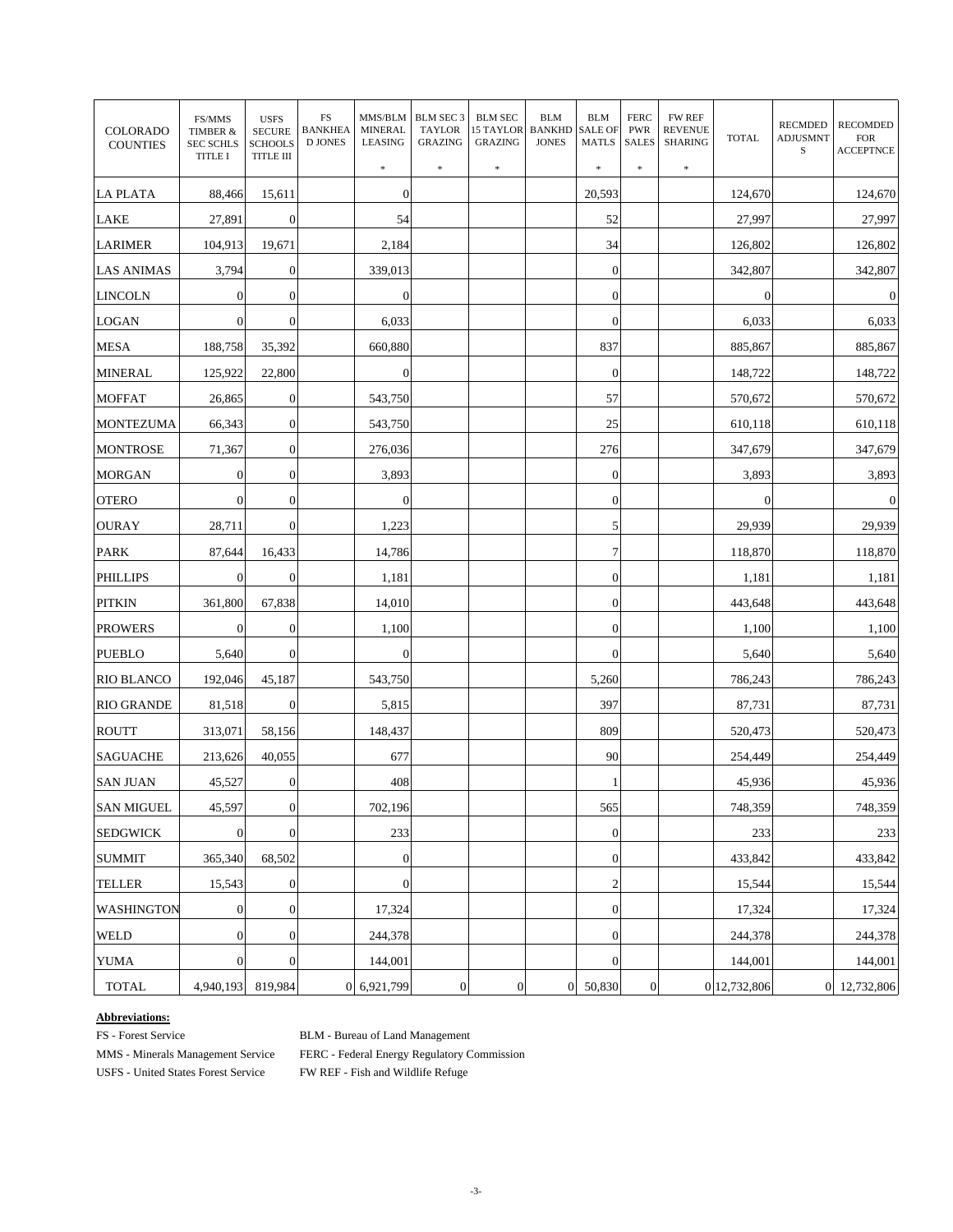#### **Department of Treasury Notes to the Statement of Federal Land Payments For the Federal Fiscal Year Ended September 30, 2008**

<span id="page-7-0"></span>A. Although 100 percent of the Forest Service Timber receipts are distributed to counties, Section 30-29-101, Colorado Revised Statutes (C.R.S.), requires the counties to distribute at least 5 percent of amounts received to public schools in the county (See Exhibit III for statute.) In accordance with the 1978 Comptroller General's Decision (B-167553), these amounts are not considered received by the counties and, therefore, are not included in the Statement.

A total of \$6,431,072 in Timber Payments was distributed to the counties during the federal fiscal year ended September 30, 2008. Of this amount, \$670,895 was subsequently distributed by the counties to public schools. The Statement reflects the total amount received by the counties less the amounts paid to the public schools, or \$4,940,193 listed as Title I plus \$819,984 listed as Title III, per *P.L.106-393, The Secure Rural Schools and Community Self-Determination Act of 2000.* 

Under Section 30-29-101, C.R.S., the counties must distribute, at minimum 5 percent of their National Forest Service Timber receipts to the local school districts.

• Routt County underfunded its local school districts in the current and prior six federal fiscal years (2002 through 2008) by \$19,802. The following breakdown shows the underfunded amounts per federal fiscal year:

| 2002 | \$2,741 |
|------|---------|
| 2003 | \$2,751 |
| 2004 | \$2.784 |
| 2005 | \$2.820 |
| 2006 | \$2,884 |
| 2007 | \$2.914 |
| 2008 | \$2,908 |

Under P.L. 106-393 a county could elect to receive a "full" or "partial" payment. The "full" payment amount is based on the average of the three highest timber payments made between federal Fiscal Years 1986 through 1999. By electing the "full" payment, the county must set aside at minimum 15 percent, but no more than 20 percent to fund projects under Title II or Title III of the Act. The "partial" payment amount is based on the current federal fiscal year's timber sales, in which the county receives 25 percent of the generated revenue. The following counties elected the full payment but underfunded the required projects:

- La Plata County underfunded its Title III projects in the current federal fiscal year by \$822.
- Mineral County underfunded its Title III projects in the current and prior federal fiscal years (2007 through 2008) by \$5,407. The following breakdown shows the underfunded amounts per federal fiscal year:

| 2007 | \$4,699 |
|------|---------|
| 2008 | \$708   |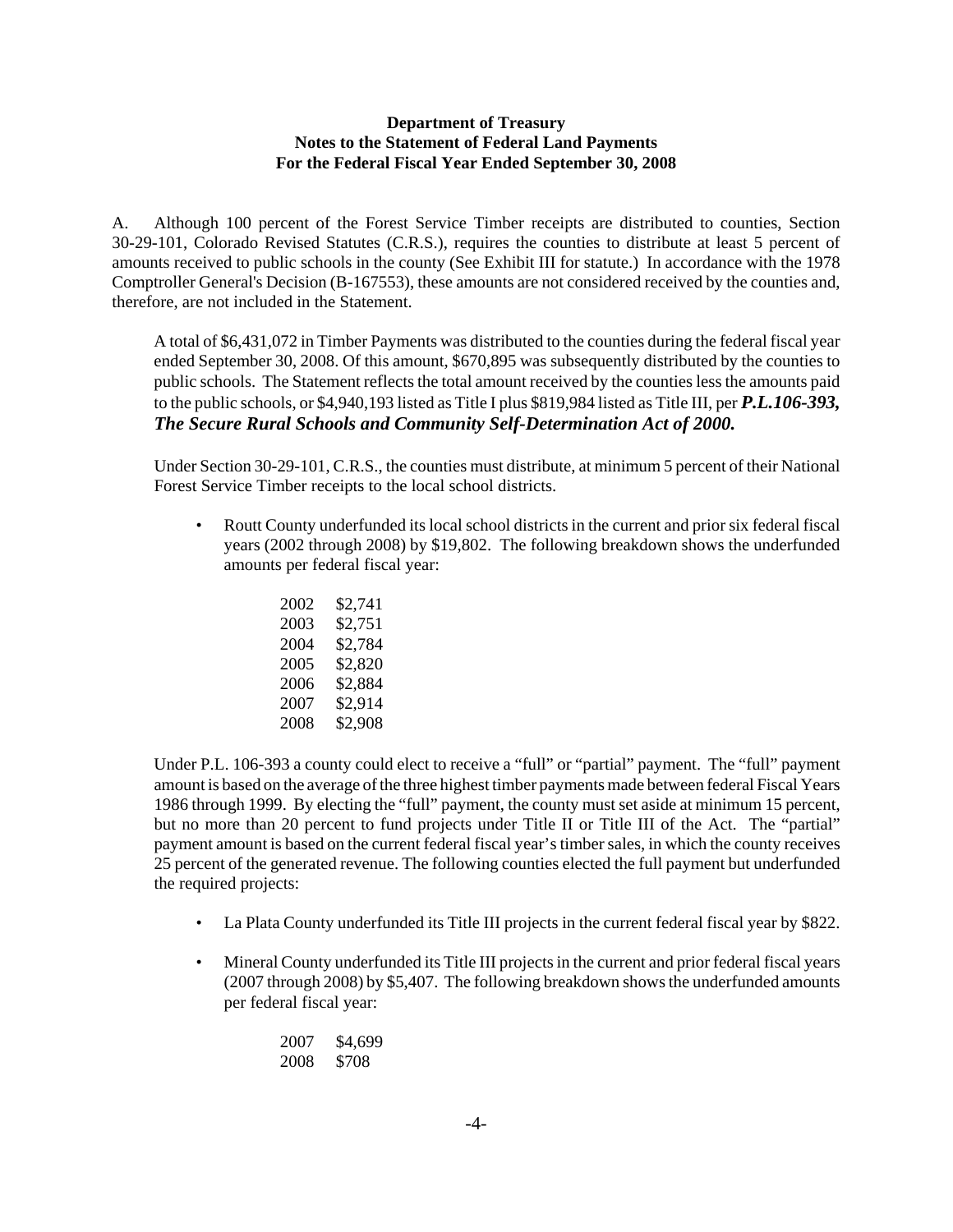#### **Department of Treasury Notes to the Statement of Federal Land Payments For the Federal Fiscal Year Ended September 30, 2008**

B. The State of Colorado did not distribute any money to counties for the following:

Forest Service (FS) Bankhead-Jones (distribution direct to counties by USFS) Bureau of Land Management (BLM) Bankhead-Jones (distribution direct to counties by BLM) Fish and Wildlife Refuge (F & W) Revenue Sharing (distribution direct to counties by F&W) Federal Energy Regulatory Commission (FERC) Power Sales (general purpose funds not distributed to counties)

To the best of Treasury's knowledge, there is no State law specifying how FS Bankhead-Jones, BLM Bankhead-Jones, and Fish and Wildlife Refuge Revenue Sharing payments are to be spent by the counties.

C. Section 35-45-109, C.R.S., requires the counties to deposit money received under provisions of the Taylor Grazing Act "...in a special fund to be known as the Range Improvement Fund of district no. \_\_\_\_\_." Therefore, distributions from the Taylor Grazing Act are not considered received by the counties and are not included in this Statement. (See Exhibit II for statute.)

D. The county portion of the Mineral Lease monies, totaling \$811,528, received from July through September 2007, was distributed to the counties in October 2007. This amount is included in this Statement as part of the \$6,921,799 shown as MMS/BLM Mineral Leasing payments.

During the 2008 state legislative session and effective July 1, 2008, Sections 34-63-101 through 104 C.R.S were revised to change the State's distribution of Mineral Lease monies. The largest share of the funds will be received by the State Public School Fund, and two newly created funds: Local Government Permanent Fund and Higher Education Maintenance and Reserve Fund. The statutes referenced above can be found in Exhibit I on pages 7 -17 of this report.

E. The Department of Treasury does not produce a warrant for payments under \$5.00.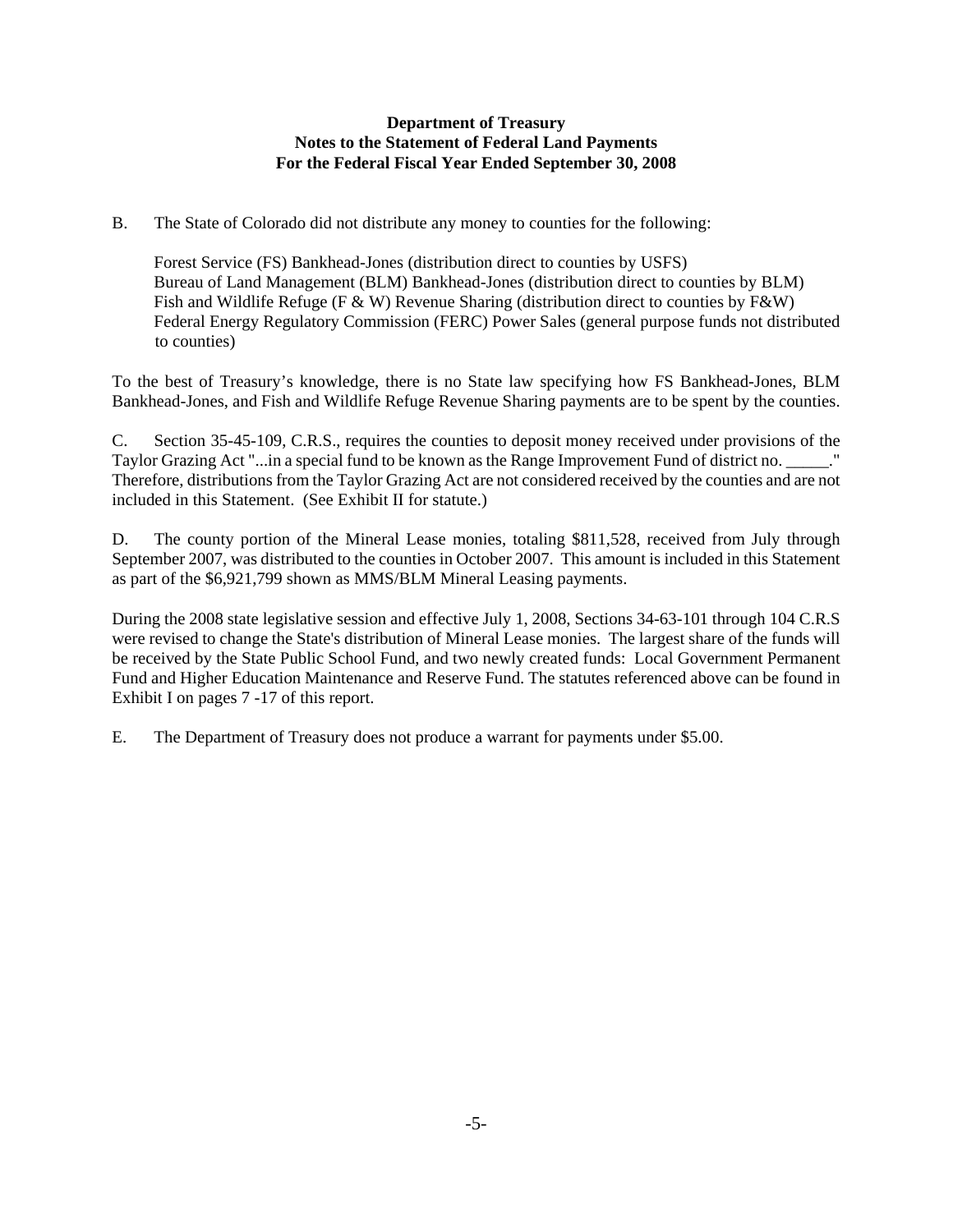# **Audit Findings and Recommended Adjustments**

<span id="page-9-0"></span>There are no audit findings or recommended adjustments related to our audit of the Statement of Federal Land Payments for the federal Fiscal Year ended September 30, 2008.

In February 2008, the Office of the State Auditor notified the Routt County Board of Commissioners that under Section 30-29-101, C.R.S., the school districts were underfunded from federal Fiscal Years 2002 through 2007 by a total of \$16,894. Following the report release date of March 3, 2009, the Office of the State Auditor notified the Routt County Board of Commissioners that the school districts were underfunded for federal Fiscal Year 2008 in the amount of \$2,908, for a seven-year total of \$19,802.

In February 2008, the Office of the State Auditor notified Mineral County Board of Commissioners that under Public Law 106-393, *The Secure Rural Schools and Community Self-Determination Act of 2000*, Title III projects were underfunded for federal Fiscal Year 2007 in the amount of \$4,699. Following the report release date of March 3, 2009, the Office of the State Auditor notified the Mineral County Board of Commissioners that the Title III projects were underfunded for federal Fiscal Year 2008 in the amount of \$708 for a two-year total of \$5,407.

Following the report release date of March 3, 2009, the Office of the State Auditor notified La Plata County Board of Commissioners that under Public Law 106-393, *The Secure Rural Schools and Community Self-Determination Act of 2000*, Title III projects were underfunded for federal Fiscal Year 2008 in the amount of \$822.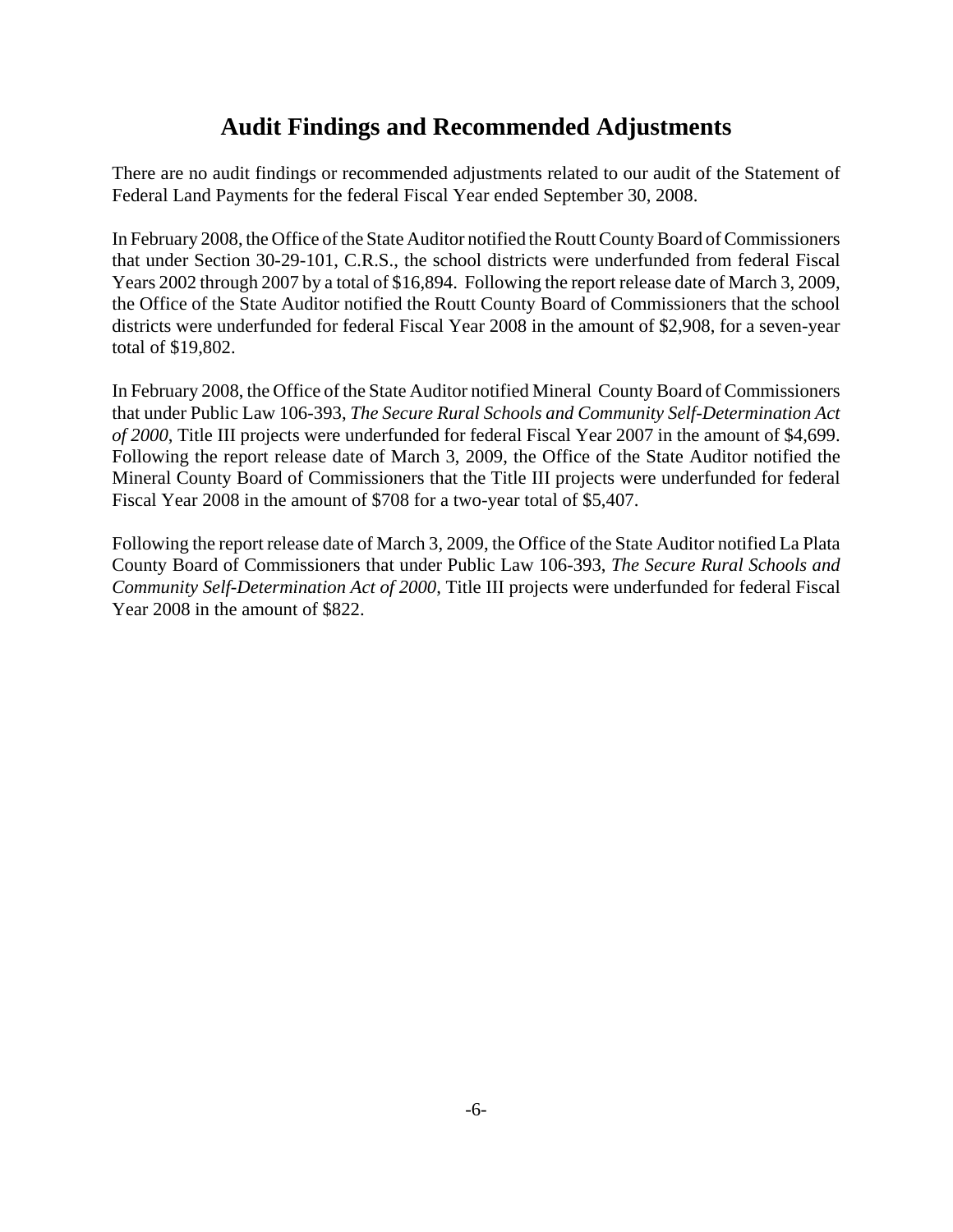#### **Exhibit I**

### **Colorado Revised Statutes Title 34, Article 63 Royalties Under Federal Leasing**

<span id="page-10-0"></span>Section 34-63-101, C.R.S. **State treasurer to receive and distribute mineral leasing payments.** In accordance with the provisions of section 35 of the federal "Mineral Lands Leasing Act" of February 25, 1920, as amended, the state treasurer is directed to deposit and distribute any moneys now held or to be received by the state of Colorado from the United States as the state's share of sales, bonuses, royalties, and rentals of public lands within this state, for the benefit of the public schools and political subdivisions of this state and for other purposes in accordance with the provisions of sections 34-63-102 and 34-63-103.

Section 34-63-102, C.R.S. **Creation of mineral leasing fund - distribution - advisory committee.** (1)(a) (I) On or after January 1, 1977, but before July 1, 2008, all moneys, including any interest earned therefrom, now held or to be received by the state treasurer pursuant to the provisions of the federal "Mineral Lands Leasing Act" of February 25, 1920, as amended, except those moneys described in section 34-63-104, shall be deposited by the state treasurer into a special fund to be known as the mineral leasing fund, which is hereby created, for use by state agencies, public schools, and political subdivisions of the state as described in this section for planning, construction, and maintenance of public facilities and for public services.

(II) On and after July 1, 2008, all moneys, including any interest and income derived therefrom, received by the state treasurer pursuant to the provisions of the federal "Mineral Lands Leasing Act" of February 25, 1920, as amended, except those moneys described in section 34-63-104, shall be deposited by the state treasurer into the mineral leasing fund for use by state agencies, public schools, and political subdivisions of the state as described in subsections (5.3) and (5.4) of this section and for transfer to the higher education federal mineral lease revenues fund created in section 23-19.9-102(1)(a), C.R.S., the higher education maintenance and reserve fund created in section 23- 19.9-102 (2) (a), C.R.S., and the local government permanent fund created in sub-subparagraph (A) of subparagraph (I) of paragraph (a) of subsection (5.3) of this section, as required by this section and section 23-19.9-102, C.R.S.

(b) In the appropriation and use of such moneys, priority shall be given to those public schools and political subdivisions socially or economically impacted by the development, processing, or energy conversion of fuels and minerals leased under said federal mineral lands leasing act.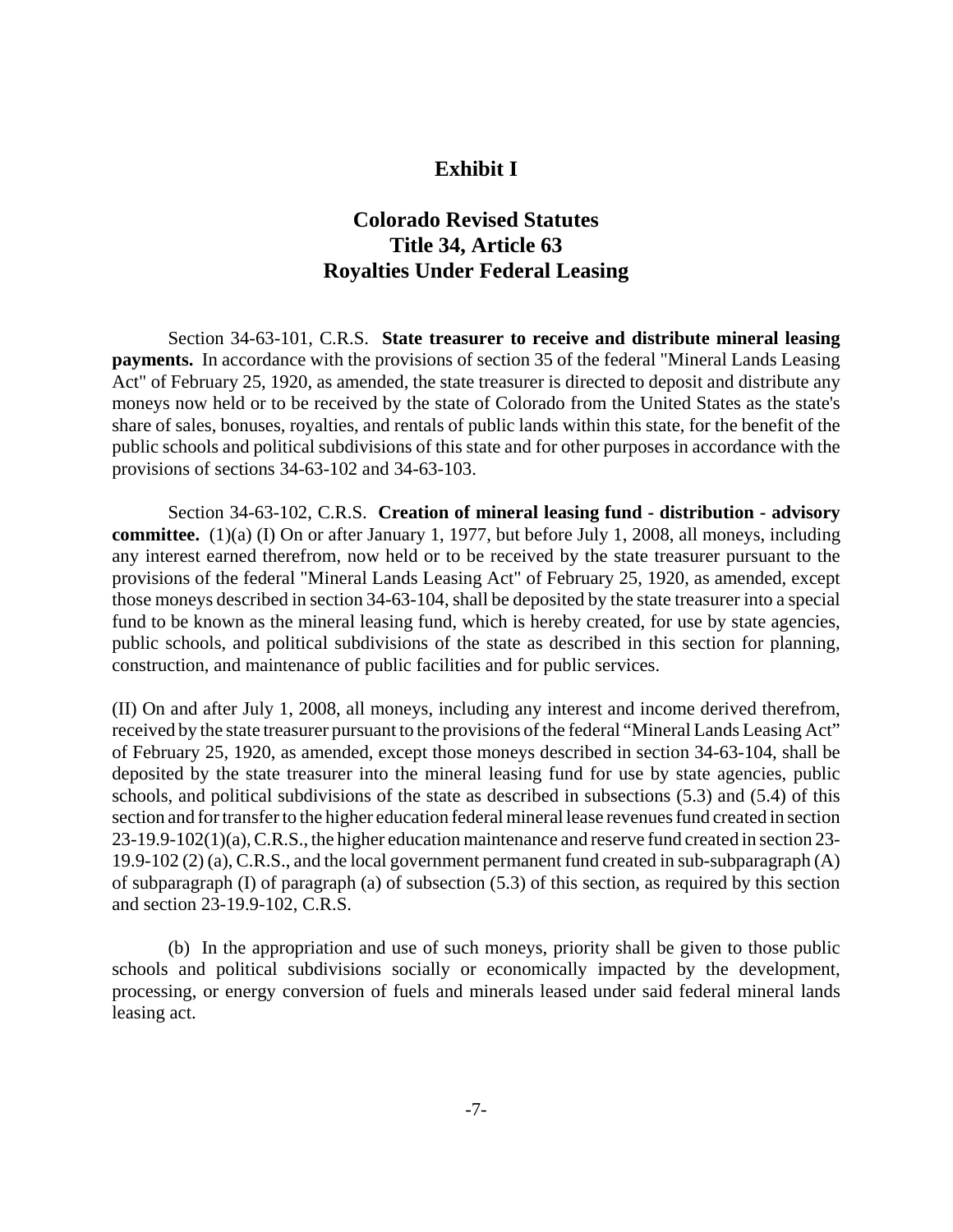(2) (a) Except as otherwise provided in paragraph (b) of this subsection (2), before July 1, 2008, twenty-five percent of all moneys described in paragraph (a) of subsection (1) of this section together with any funds for public schools derived from the application of paragraph (b) of subsection (3) of this section shall, upon receipt, be paid into the state public school fund to be used for the support of the public schools of this state.

(b) For the purpose of repaying an additional expenditure of moneys from the state educational fund created in section 17 (4) (a) of article IX of the state constitution for the state's share of total program pursuant to article 54 of title 22, C.R.S., made for the 2001-02 fiscal year due to a projected shortfall in the amount of moneys described in paragraph (a) of subsection (1) of this section received by the state treasurer in said fiscal year, notwithstanding any provision of law to the contrary, upon receipt by the state treasurer of any moneys described in paragraph (a) of subsection (1) of this section during the 2002-03 fiscal year, of the portion of said moneys that would otherwise be paid to the state public school fund pursuant to paragraph (a) of this subsection (2), the state treasurer shall first transfer an amount of said moneys equal to six million dollars to the state education fund created pursuant to section 17 (4) of article IX of the state constitution prior to paying said portion of moneys to the state public school fund in accordance with paragraph (a) of this subsection (2).

(3) (a) Before July 1, 2008, fifty percent of all moneys described in paragraph (a) of subsection (1) of this section shall be distributed ten working days after receipt of the last monthly payment in each quarter among those respective counties of this state from which the federal leasing money is derived in proportion to the amount of said federal leasing money derived from each of the respective counties for use by said counties for the purposes described in subsection (1) of this section and for use by municipalities and school districts within said counties as provided in paragraph (c) of this subsection (3); except that no distribution under this paragraph (a) to any single county, including the amounts distributed under paragraph (c) of this subsection (3) to municipalities and school districts located therein, shall exceed one million two hundred thousand dollars in any calendar year. Unless the balance paid to the state public school fund pursuant to subparagraph (I) of paragraph (b) of this subsection (3) exceeds ten million seven hundred thousand dollars in a calendar year, distribution above two hundred thousand dollars to any single county pursuant to this paragraph (a) shall not take effect during that calendar year.

(b) (I) Any balance of said fifty percent remaining after payment to the several counties as provided in paragraph (a) of this subsection (3) shall be paid by the state treasurer, on or before the last day of December of each year, into the state public school fund and used for the support of the public schools.

(II) One-half of any balance of said fifty percent remaining after payments provided in paragraph (a) of this subsection (3) shall be paid by the state treasurer, on or before the last day of December of each year, into the local government mineral impact fund and used in accordance with the purposes described in subsection (1) of this section.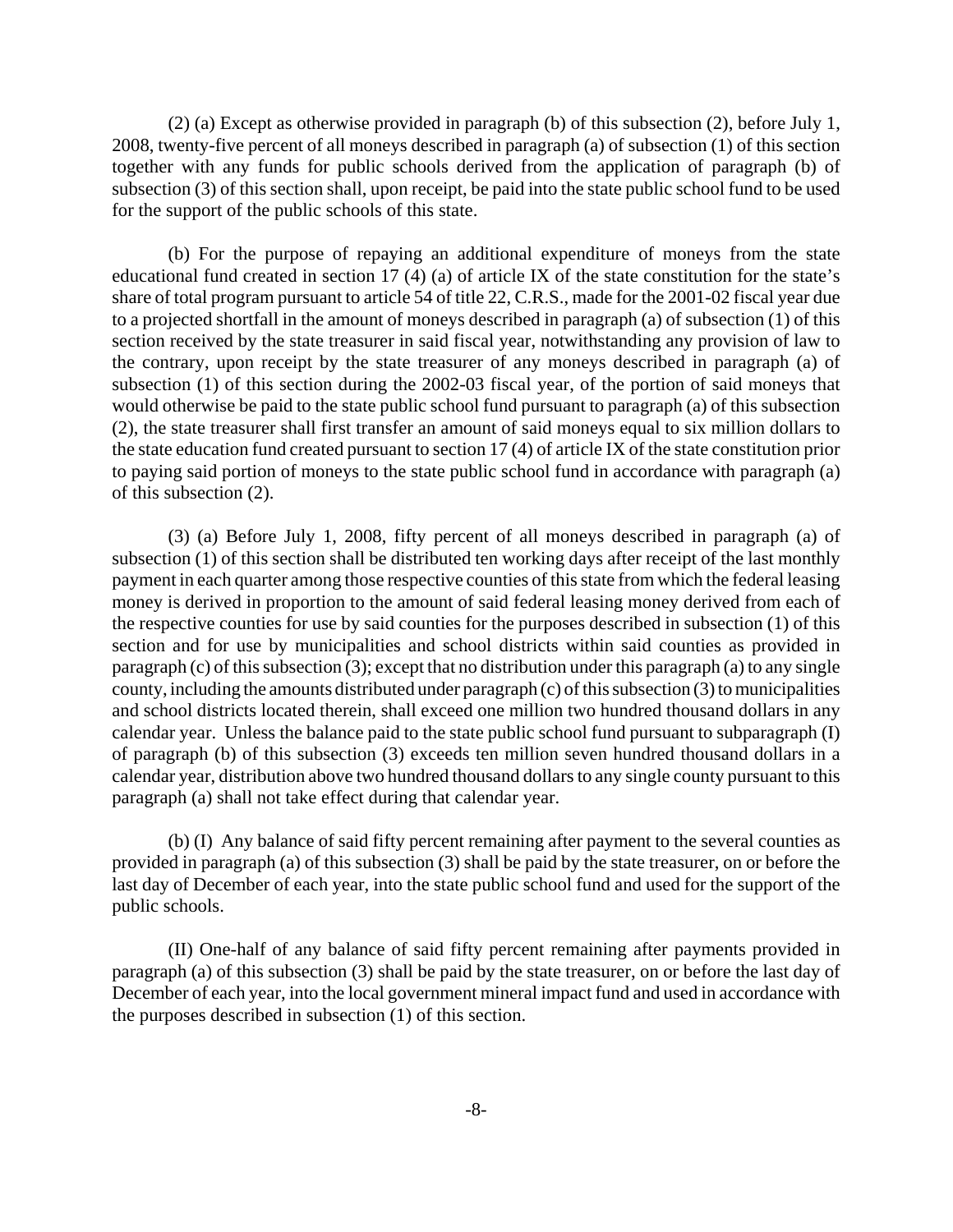(III) An amount equal to twenty-five percent of the balance paid to the local government mineral impact fund pursuant to subparagraph (II) of this paragraph (b) shall be distributed annually to each county, in whose unincorporated area employees of a mine or related facility from which such money is derived reside, in the same proportion that the number of such employees bears to the total number of employees of such mines and related facilities who reside in the state and to each municipality, in which employees of such facilities reside, in the same proportion that the number thereof bears to the total number of employees of such mines and related facilities who reside in the state.

#### (IV) Repealed.

(c) (I) Except as provided in subparagraph (II) of this paragraph (c), in each calendar year, each county shall notify the state treasurer to have at least twenty-five percent of the moneys described in paragraph (a) of this subsection (3) distributed to any school district within the county specified by the board of county commissioners for use in accordance with the purposes described in subsection (1) of this section. Except as provided in subparagraph (II) of this paragraph (c), in each calendar year, each county shall also notify the state treasurer to have at least thirty-seven and one-half percent of that part of the moneys described in paragraph (a) of this subsection (3) that exceeds two hundred fifty thousand dollars distributed among the municipalities within the county according to the percentage that the population within each municipality bears to the total population of all municipalities located within the county. The state treasurer shall not disburse funds to a county under this subsection (3) until such notification is received. For the purposes of this paragraph (c), "population" means the most recent population estimate at the time of the distribution of the mineral leasing fund as prepared by the demographic section of the division of local government.

(II) (A) Any county may elect to have its distributions from the mineral leasing fund made pursuant to this subparagraph (II) by notifying the state treasurer, in writing, of such election. Any election for distribution pursuant to this subparagraph (II) shall be effective until withdrawn by the county but shall be for a minimum of two full calendar years following receipt by the state treasurer of the notice of election from the county. After two full calendar years, a county may withdraw the election for distribution pursuant to this subparagraph (II) and return to distribution pursuant to subparagraph (I) of this paragraph (c) by giving the state treasurer written notice of such withdrawal in addition to any notice required to be given under subparagraph (I) of this paragraph (c). However, during the first calendar year after receiving such notice of withdrawal, the state treasurer shall distribute twenty-five percent of the moneys the county would otherwise receive to the cities within the county, twenty-five percent to the school districts within the county, and transfer the remaining fifty percent to the local government mineral impact fund.

(B) For the first full calendar year following receipt by the state treasurer of notification of the county's election pursuant to sub-subparagraph (A) of this subparagraph (II), the state treasurer shall transfer the moneys each county would otherwise receive pursuant to subparagraph (I) of this paragraph (c) to the local government mineral impact fund created in subsection (5) of this section.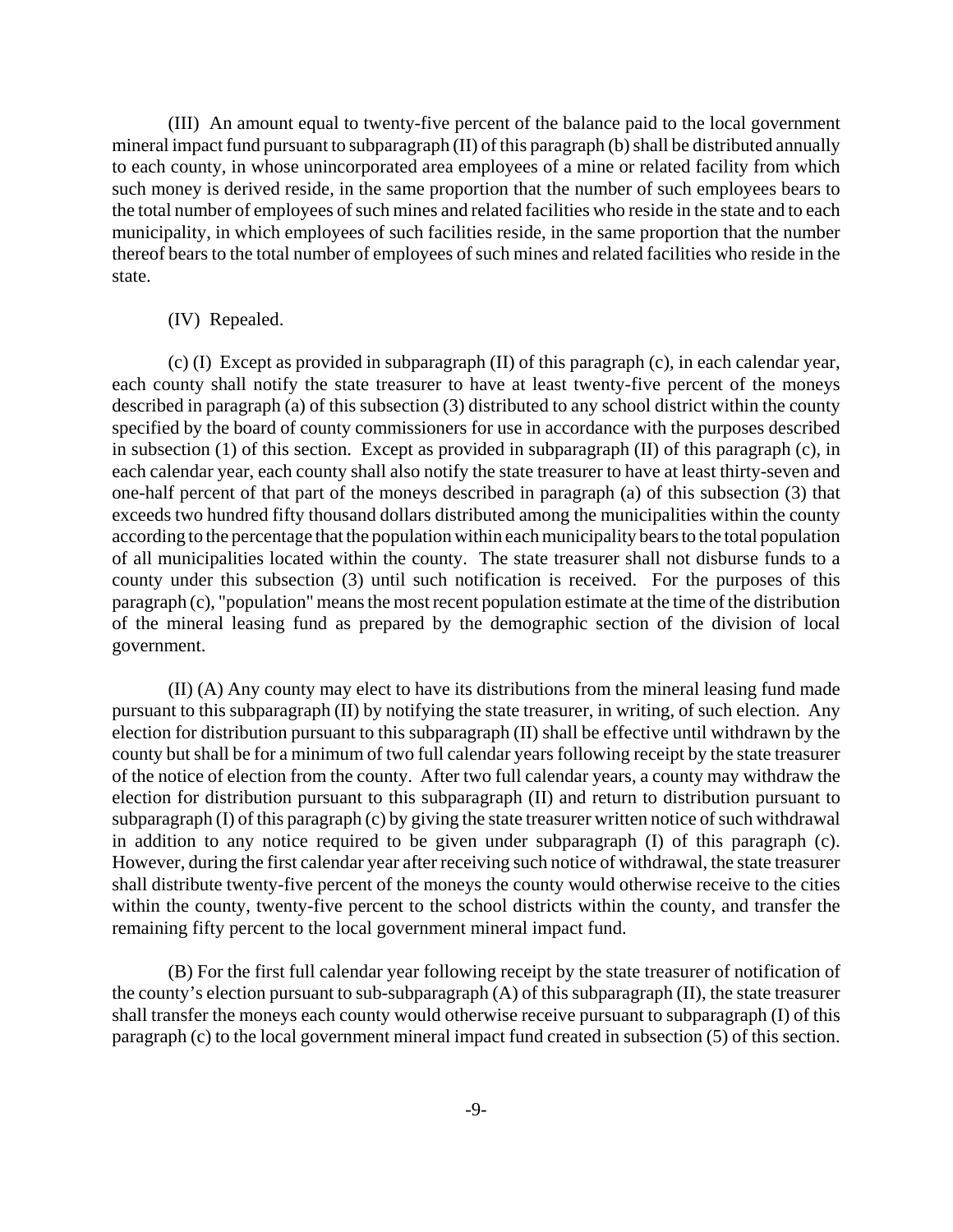(C) For the second full calendar year following receipt by the state treasurer of notification of the county's election pursuant to sub-subparagraph (A) of this subparagraph (II) and for each calendar year thereafter, unless a county has withdrawn its election for distribution pursuant to this subparagraph (II), the state treasurer shall distribute to each county making such election the moneys attributable to such county as described in paragraph (a) of this subsection (3) as follows: Fifty percent to school districts within the county and fifty percent to municipalities within the county. Where more than one school district exists within a county, the distribution to each school district shall be the percentage that the most recent funded pupil count, as determined pursuant to the "Public School Finance Act of 1994", article 54 of title 22, C.R.S., for pupils enrolled in the county attributable to that school district bears to the most recent total funded pupil count for all pupils attributable to the county. Where more than one municipality exists within a county, the distribution to each municipality shall be based on population as set forth in subparagraph (I) of this paragraph (c).

(4) Before July 1, 2008, ten percent of all moneys described in paragraph (a) of subsection (1) of this section shall, upon receipt, be paid into the Colorado water conservation board construction fund created by section 37-60-121, C.R.S., for appropriation by the general assembly pursuant to the provisions of section 37-60-122, C.R.S., and for use in accordance with the purposes and priorities described in subsection (1) of this section.

(5)(a)(I) Before July 1, 2008, the remaining fifteen percent of all moneys described in paragraph (a) of subsection (1) of this section, any moneys received pursuant to subparagraph (II) of paragraph (b) of subsection (3) of this section, and any moneys received pursuant to subparagraph (II) of paragraph (c) of subsection (3) of this section shall, upon receipt, be paid into the local government mineral impact fund, which is hereby created. Before July 1, 2008, the executive director of the department of local affairs shall distribute moneys from such fund pursuant to subsection (3) of this section; except that the remainder provided for in this paragraph (a) shall be distributed in accordance with the purposes and priorities described in subsection (1) of this section. On and after July 1, 2008, money shall be paid into the fund as specified in paragraphs (b) and © of said subsection. Notwithstanding any other provision of this paragraph (a) or subsection (5.5) of this section, in the fiscal years commencing July 1, 2006, July 1, 2007, July1, 2008, July 1, 2009, and July 1, 2010, the executive director of the department of local affairs shall transfer three million two hundred fifty thousand dollars of the moneys in the fund to the state treasurer, who shall credit the moneys to the wildfire preparedness fund created in section 23-31-309 (4), C.R.S.

(II) On or after July 1, 2001, all income derived from the deposit and investment of the moneys in the local government mineral impact fund shall be credited to the fund.

(III) For the fiscal year commencing July 1, 2007, of the moneys transferred pursuant to subparagraph (I) of the paragraph (a) to the wildfire preparedness fund created in section 23-31-309 (4), C.R.S., two hundred fifty thousand dollars shall be transferred to the wildfire emergency response fund created in section 23-31-309 (1), C.R.S.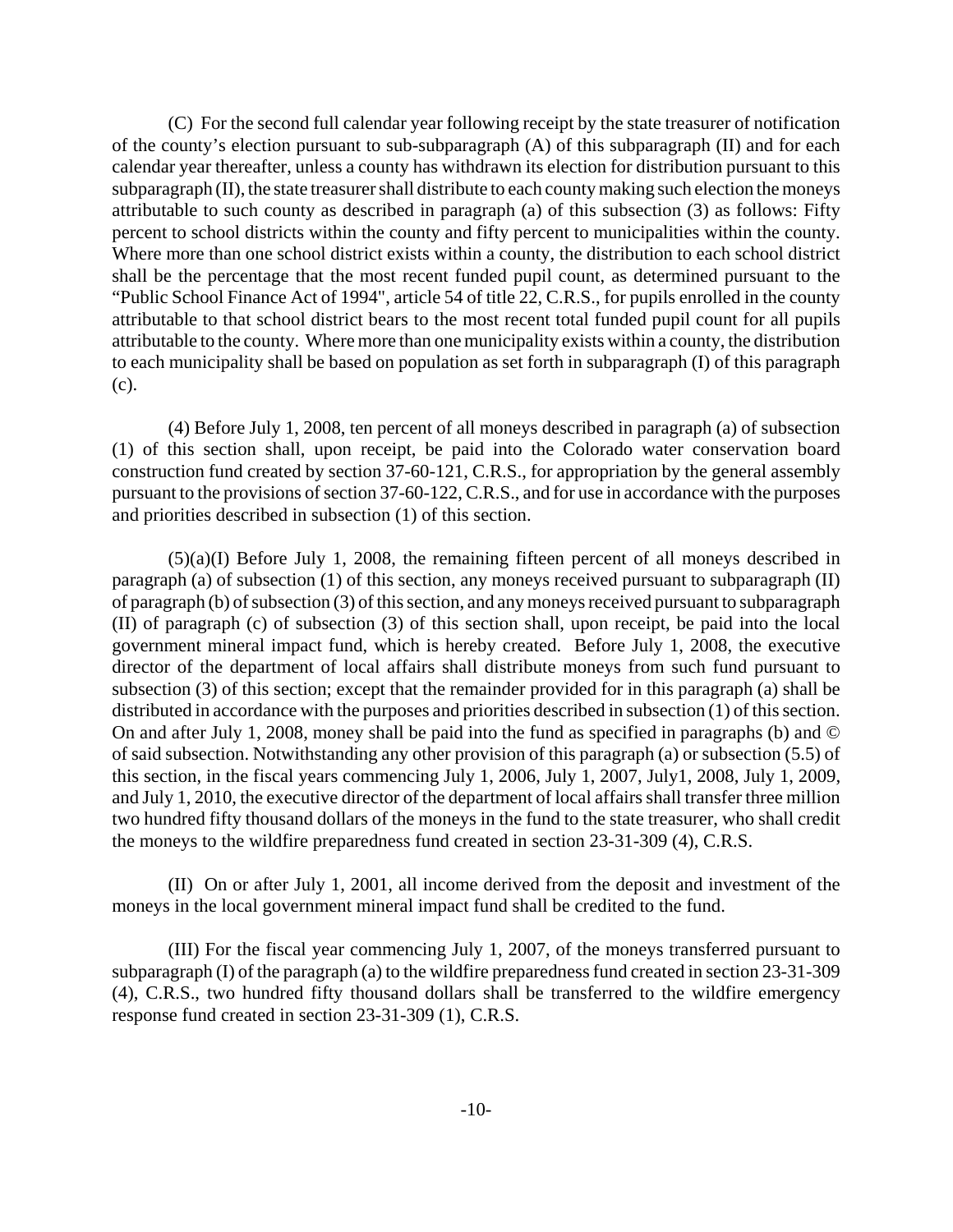(b)(I) There is hereby created within the department of local affairs an energy impact assistance advisory committee. The committee shall be composed of the executive director of the department of local affairs, the executive director of the department of natural resources, the commissioner of education, the executive director of the department of public health and environment, the executive director of the department of transportation, and seven residents of areas impacted by energy conversion or mineral resource development. The seven residents shall be appointed by the governor, with the consent of the senate, for terms not exceeding four years to serve at the pleasure of the governor. The executive director of the department of local affairs shall act as chairperson of the committee. Members of the committee shall serve without additional compensation; except that the seven members appointed from energy impact areas shall be entitled to reimbursement for actual and necessary expenses. Any member of the committee who is a state official may designate representatives of his or her agency to serve on the committee in his or her absence. The chairperson shall convene the advisory committee from time to time as he or she deems necessary. The advisory committee shall continuously review the existing and potential impact of the development, processing, or energy conversion of mineral and fuel resources on various areas of the state, including those areas indirectly affected, and shall make continuing recommendations to the department of local affairs, including, but not limited to, those actions deemed reasonably necessary and practicable to assist impacted areas with the problems occasioned by such development, processing, or energy conversion, the immediate and projected problems which the local governments are experiencing in providing governmental services, the extent of local tax resources available to each unit of local government, the extent of local tax effort in solving energy impacted problems, and other problems which the areas have experienced, such as housing and environmental considerations, which have developed as a direct result of energy impact. In furtherance thereof, the committee shall make continuing specific recommendations regarding any discretionary distributions by the executive director of the department of local affairs authorized pursuant to this section and section 39-29-110, C.R.S. With respect to recommendations for the distribution of moneys made pursuant to this section, the committee shall give priority and preference to those public schools and political subdivisions socially or economically impacted by the development, processing, or energy conversion of fuels and minerals leased under the federal "Mineral Lands Leasing Act" of February 25, 1920, as amended. With respect to recommendations for the distribution of moneys made pursuant to section 39-29-110, C.R.S., the committee shall recommend distributions to those political subdivisions socially or economically impacted by the development, processing, or energy conversion of minerals and mineral fuels subject to taxation under article 29 of title 39, C.R.S.

#### (II) Repealed.

(c) The executive director of the department of local affairs shall deliver to the state auditor and file with the general assembly annually before February 1 a detailed report accounting for the distribution of all funds for the previous year. The energy impact assistance advisory committee shall review the report prior to it being delivered and filed.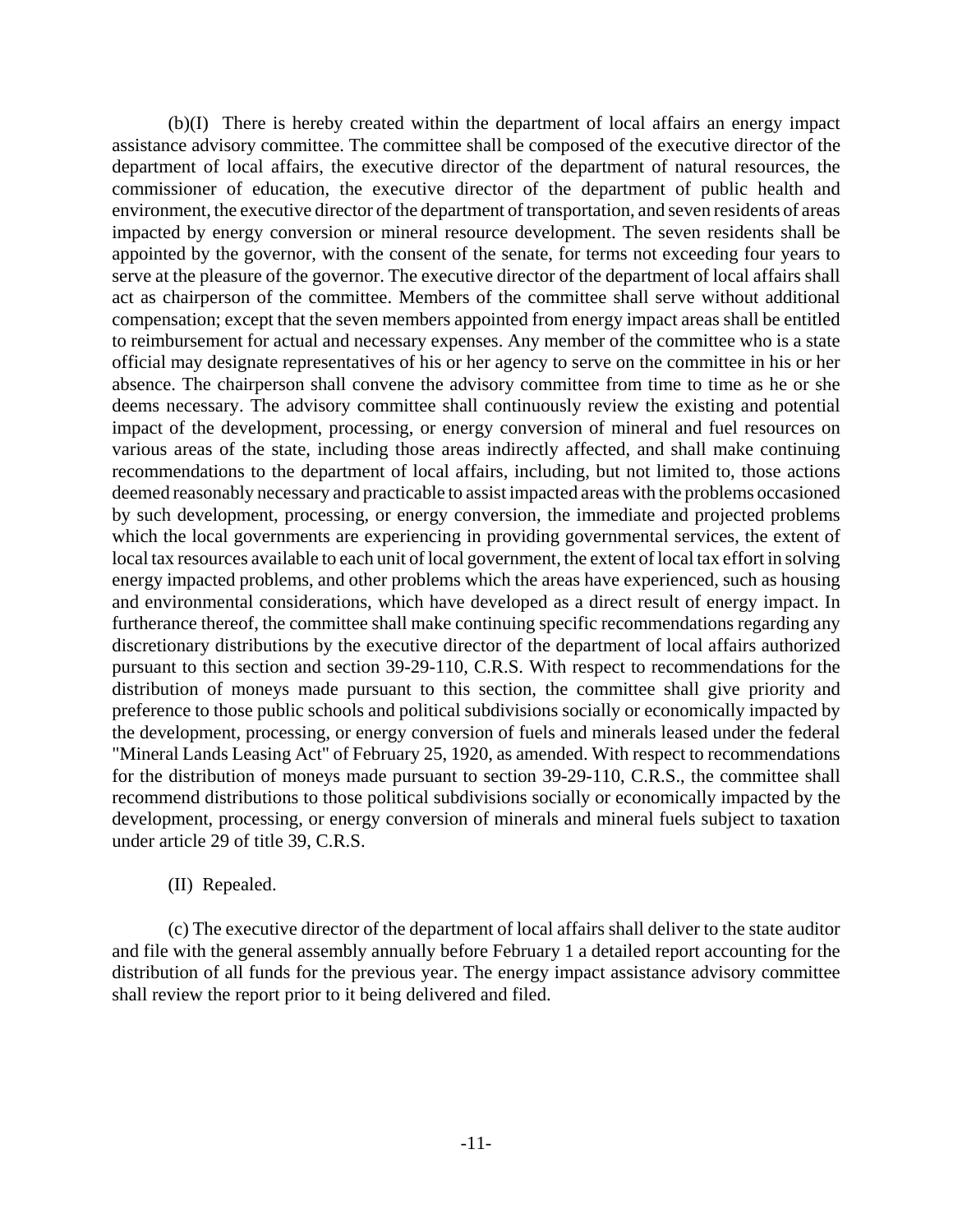(5.3) (a) Bonus payments credited to the mineral leasing fund created in subparagraph (I) of paragraph (a) of subsection (1) of this section shall be distributed on a quarterly basis for each quarter commencing on July 1, October 1, January 1, or April 1 of any state fiscal year as follows:

(I) (A) Fifty percent of the bonus payments shall be transferred to the local government permanent fund, which is hereby created in the state treasury. Interest and income derived from the deposit and investment of moneys in the local government permanent fund shall be credited to the permanent fund and shall not be transferred to the general fund or any other fund at the end of any fiscal year. Except as otherwise provided in sub-subparagraph (B) of this subparagraph (I), moneys in the permanent fund shall not be expended for any purpose. The state treasurer may invest moneys in the local government permanent fund in any investment in which the board of trustees of the public employees' retirement association may invest the funds of the association pursuant to section 24-51-206, C.R.S.

(B) If, based on the revenue estimate prepared by the staff of the legislative council in March of any fiscal year, it is anticipated that the total amount of moneys that will be deposited into the mineral leasing fund pursuant to subparagraph (II) of paragraph (a) of subsection (1) of this section during the fiscal year will be at least ten percent less than the amount of moneys so deposited during the immediately preceding fiscal year, the general assembly may appropriate moneys from the local government permanent fund to the department of local affairs for the current fiscal year. The maximum amount that the general assembly may appropriate for the current fiscal year pursuant to this sub-subparagraph (B) is an amount equal to the difference between the total amount of moneys credited to the local government mineral impact fund and directly distributed by the executive director of the department pursuant to paragraph (c) of subsection (5.4) of this section during the immediately preceding fiscal year and the estimated total amount of moneys to be so credited and distributed for the current fiscal year. The executive director of the department shall distribute all moneys appropriated pursuant to this sub-subparagraph (B) directly to counties and municipalities in combination with and using the methodology set forth in subparagraphs (I) to (IV) of paragraph (c) of subsection (5.4) of this section.

(II) Fifty percent of the bonus payments shall be transferred to the higher education maintenance and reserve fund created in section 23-19.9-102 (2) (a), C.R.S.

(b) For purposes of this subsection (5.3), "bonus payments" means the portion of the compensation paid to the federal government as consideration for the granting of a federal mineral lease that is payable regardless of the extent of use of the mineral interest and is fixed and certain in amount, whether or not payable in one or more periodic increments over a fixed period, that is subsequently received by the state treasurer pursuant to the provisions of the federal "Mineral Lands Leasing Act" of February 20, 1920, as amended, and that is not comprised of moneys described in section 34-63-104. "Bonus payments" do not include any compensation paid to the federal government that varies in amount based on the amount of mineral production of the payer.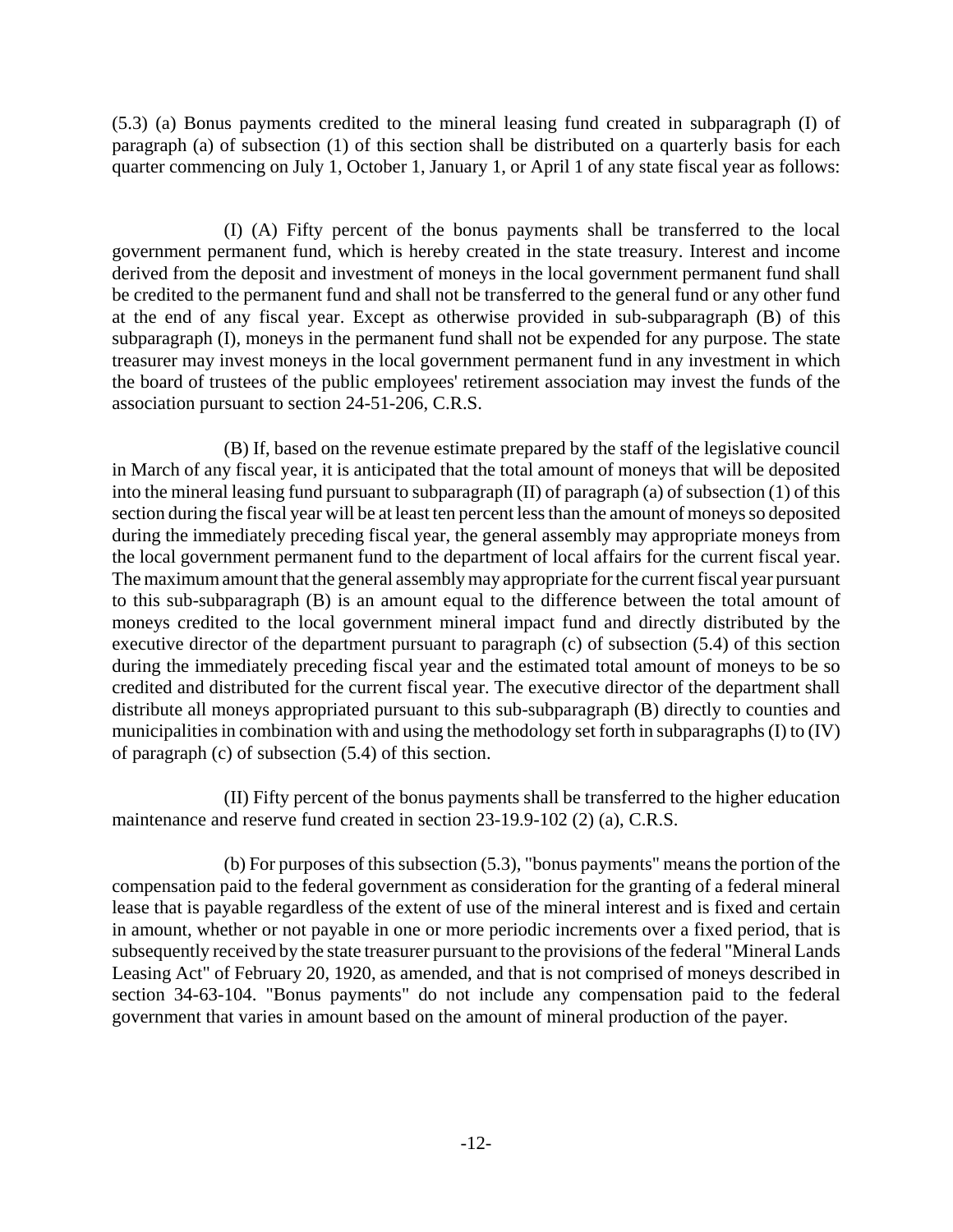(5.4) Except as otherwise provided in subsection (5.5) of this section, on and after July 1, 2008, all moneys other than bonus payments, as defined in paragraph (b) of subsection (5.3) of this section, credited to the mineral leasing fund created in subparagraph (I) of paragraph (a) of subsection (1) of this section shall be distributed on a quarterly basis for quarters beginning on July 1, October 1, January 1, and April 1 of each state fiscal year as follows:

(a) (I) For each quarter commencing during the 2008-09, 2009-10, and 2010-11 fiscal years, forty-eight and three-tenths percent of the moneys shall be transferred to the state public school fund to be used for the support of the public schools of the state; except that the total amount of moneys transferred during each of said fiscal years shall not exceed sixty-five million dollars.

(II) For each quarter commencing during the 2011-12 fiscal year or during any succeeding fiscal year, forty-eight and three-tenths percent of the moneys shall be paid into the state public school fund to be used for the support of the public schools of the state; except that the maximum amount of moneys transferred during any fiscal year shall not exceed the maximum amount of moneys allowed to be transferred during the 2010-11 fiscal year multiplied by one hundred four percent per year for each succeeding fiscal year.

(b) For each quarter commencing during the 2008-09 fiscal year or during any succeeding fiscal year, forty percent of the moneys shall be credited to the local government mineral impact fund. Fifty percent of the moneys so credited shall be distributed by the executive director of the department of local affairs in accordance with the purposes and priorities described in subsection (1) of this section, and in distributing such moneys the executive director shall give priority to those communities most directly and substantially impacted by production of energy resources on federal mineral lands and to grant applications that:

(I) Are submitted jointly by multiple local governments; or

(II) Seek funding for a project that is a multi-jurisdictional project or that requires a substantial amount of funding.

(c) The executive director of the department of local affairs shall annually directly distribute the remaining fifty percent of the moneys credited to the local government mineral impact fund pursuant to paragraph (b) of this subsection (5.4) and any moneys appropriated by the general assembly from the local government permanent fund to the department pursuant to sub-subparagraph (B) of subparagraph (I) of paragraph (a) of subsection (5.3) of this section to counties and municipalities as follows:

(I) Except as otherwise provided in subparagraph (III) of this paragraph (c), moneys shall be allocated to counties for each fiscal year by August 31 of the following fiscal year among those respective counties of the state from which the moneys are derived based upon the following factors:

(A) The proportion of the total amount of moneys credited to the mineral leasing fund that is derived from each of the respective counties; and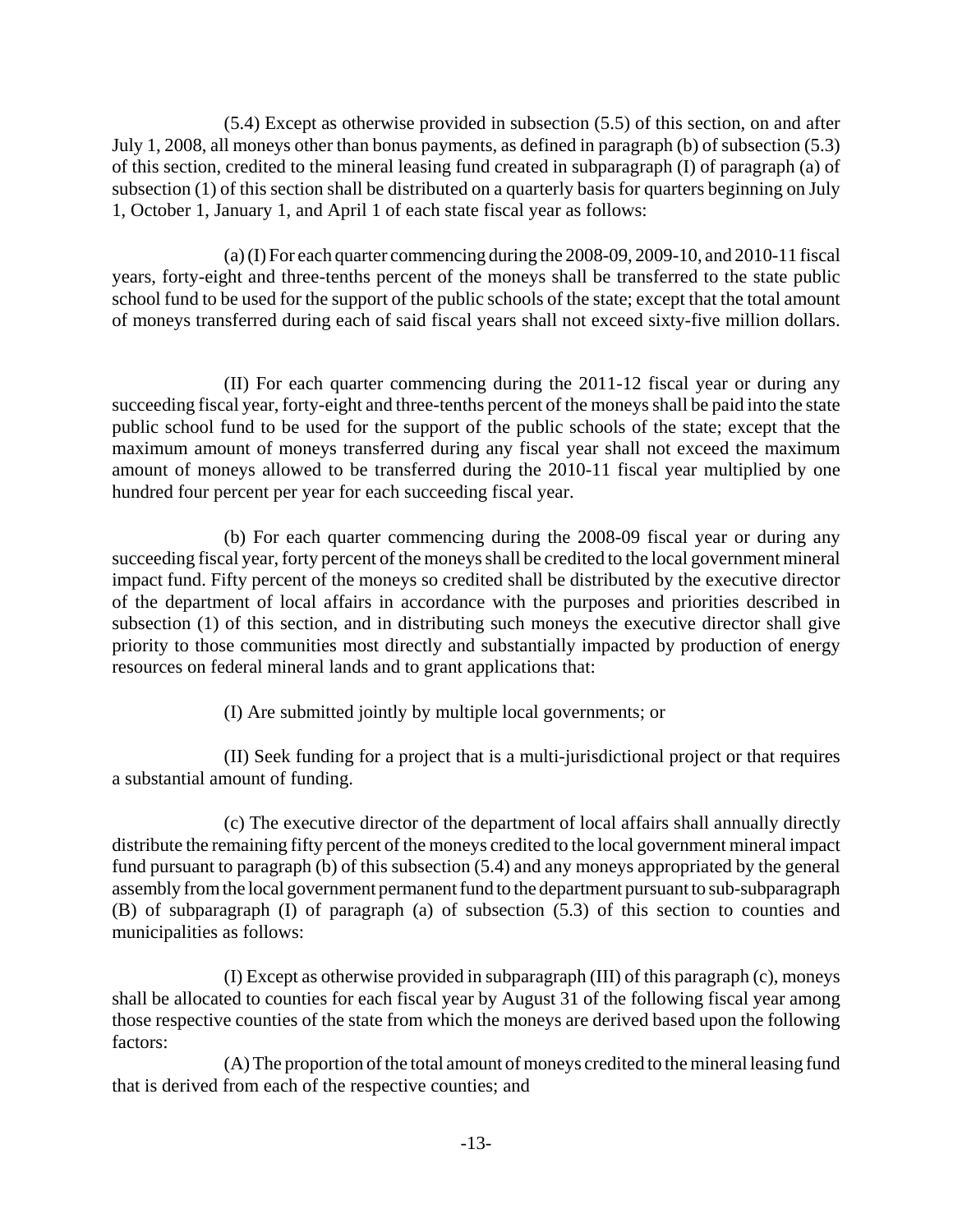(B) On the basis of the report required by section 39-29-110 (1) (d), C.R.S., the proportion of employees of mines or related facilities or crude oil, natural gas, or oil and gas operations who reside in a county to the total number of employees of mines and related facilities or crude oil, natural gas, or oil and gas operations who reside in the state.

(II) Except as otherwise specified in subparagraph (IV) of this paragraph (c), the moneys allocated to each county pursuant to subparagraph (I) of this paragraph (c) shall be further distributed to the county and to each municipality within the county based upon the following factors:

(A) The proportion of employees reported as residents pursuant to section 39-29-110 (1) (d), C.R.S., in the county's unincorporated area or in any municipality within the county to the total number of employees reported as residents in the county as a whole pursuant to said section;

(B) The proportion of the population in any such county's unincorporated area or in any such municipality within the county to the total population in the county, as such population is reported in the most recently published population estimate from the state demographer appointed by the executive director of the department of local affairs; and

(C) The proportion of road miles in any such county's unincorporated area or in any such municipality within the county to the total road miles in the county, as such miles are certified by the department of transportation to the state treasurer pursuant to sections 43-4-207 (2) (d) and 43-4-208 (3), C.R.S.

(III) With respect to the distribution made pursuant to subparagraph (I) of this paragraph (c), the executive director of the department of local affairs shall establish guidelines that set forth the weight that each of the factors in sub-subparagraphs (A) and (B) of subparagraph (I) of this paragraph (c) shall be given, subject to the limitation that the factor described in said subsubparagraph (B) shall not be weighted more than thirty-five percent. In establishing the guidelines, the executive director shall weigh the factors in a manner that most accurately estimates the absolute and relative impacts of production of energy resources on federal mineral lands for each impacted county so that the counties most substantially and directly impacted by such production each receive a sufficient allocation and no county receives an excessive allocation.

(IV) With respect to the distribution made pursuant to subparagraph (II) of this paragraph (c), the executive director of the department of local affairs, in consultation with the energy impact assistance advisory committee established pursuant to subparagraph (I) of paragraph (b) of subsection (5) of this section, shall establish guidelines that set forth the weight that each of the factors in sub-subparagraphs  $(A)$  to  $(C)$  of subparagraph  $(II)$  of this paragraph  $(c)$  shall be given. In establishing the guidelines, the executive director and the committee shall weigh the factors in a manner that most accurately estimates the absolute and relative impacts of production of energy resources on federal mineral lands for each impacted county and municipality so that the counties and municipalities most substantially and directly impacted by such production each receive a sufficient allocation and no county or municipality receives an excessive allocation. These guidelines shall apply uniformly across the state; except that the executive director may: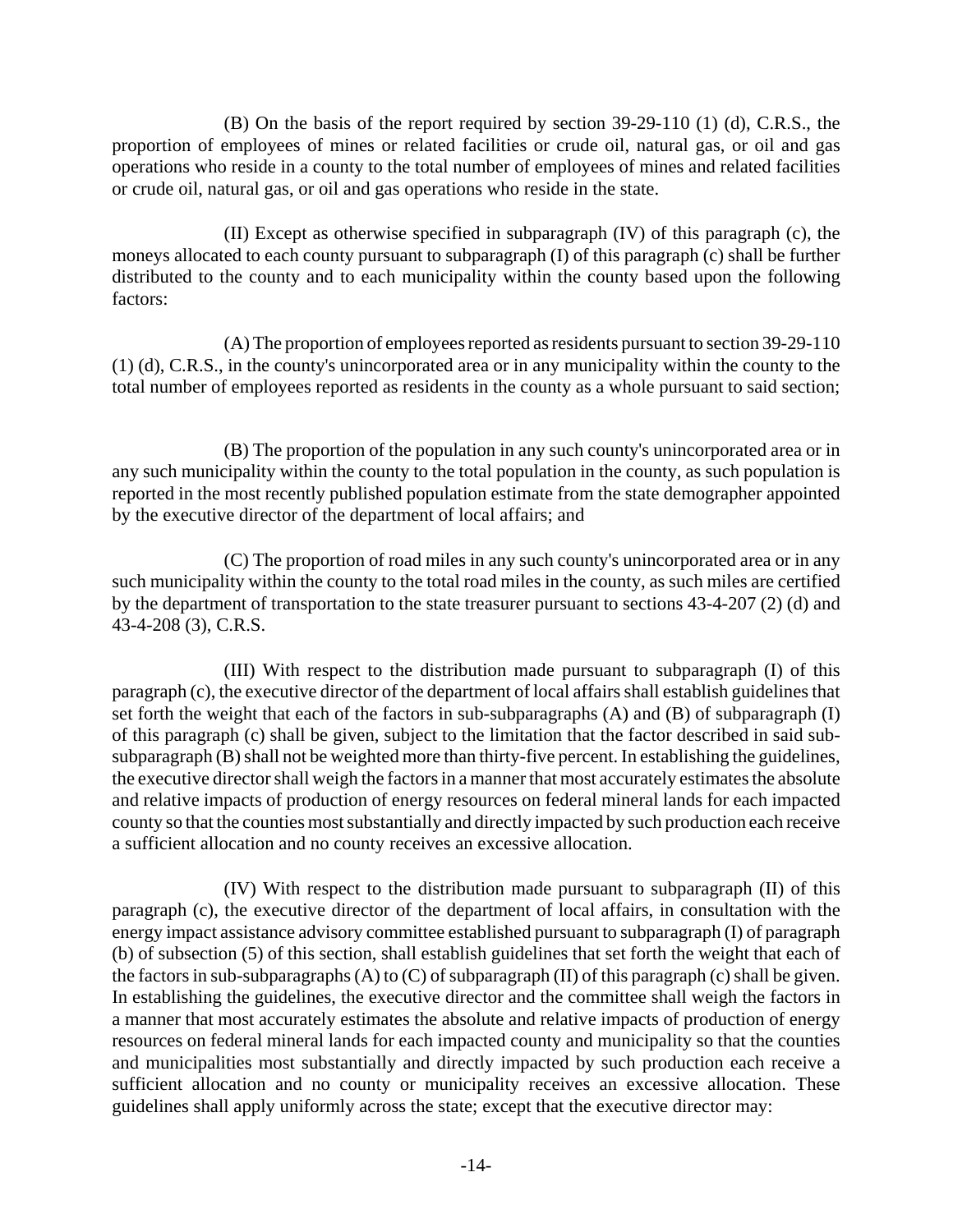(A) Accept a memorandum of understanding from a county and all municipalities contained therein that establishes an alternative distribution that shall be effective within the county; and

(B) After consultation with the energy impact assistance advisory committee, vary the weight that each of the factors in sub-subparagraphs (A) to (C) of subparagraph (II) of this paragraph (c) receives in an individual county in order to more fairly distribute the gross receipts among the county and all municipalities contained therein.

(d) (I) For each quarter commencing during the 2008-09 fiscal year, ten percent of the moneys shall be paid into the Colorado water conservation board construction fund created in section 37-60-121 (1), C.R.S., for appropriation by the general assembly pursuant to the provisions of section 37-60-122, C.R.S., and for use in accordance with the purposes and priorities described in subsection (1) of this section; except that the maximum amount of moneys transferred during the 2008-09 fiscal year shall not exceed fourteen million dollars.

(II) For each quarter commencing during the 2009-10 fiscal year or during any succeeding fiscal year, an amount equal to ten percent of the moneys shall be paid into the Colorado water conservation board construction fund created in section 37-60-121 (1), C.R.S., for appropriation by the general assembly pursuant to the provisions of section 37-60-122, C.R.S., and for use in accordance with the purposes and priorities described in subsection (1) of this section; except that the maximum amount of moneys transferred during a single fiscal year shall not exceed the maximum amount of moneys allowed to be transferred during the 2008-09 fiscal year multiplied by one hundred four percent per year for each succeeding fiscal year.

(e) (I) In addition to the moneys credited to the local government mineral impact fund pursuant to paragraph (b) of this subsection (5.4), for the 2008-09 fiscal year, one and seven-tenths percent of the moneys shall be credited to the local government mineral impact fund and distributed to school districts within the counties that receive distributions pursuant to paragraph (c) of this subsection (5.4); except that the maximum amount of moneys credited and distributed shall not exceed three million three hundred thousand dollars. The executive director of the department of local affairs shall distribute the moneys to the school districts as specified in subparagraph (III) of this paragraph (e).

(II) In addition to the moneys credited to the local government mineral impact fund pursuant to paragraph (b) of this subsection (5.4), for the 2009-10 fiscal year and for each succeeding fiscal year, one and seven-tenths percent of the moneys shall be credited to the local government mineral impact fund and distributed to school districts within the counties that receive distributions pursuant to paragraph (c) of this subsection (5.4); except that the maximum amount of moneys credited and distributed for a fiscal year shall not exceed the maximum amount of moneys allowed to be credited and distributed for the 2008-09 fiscal year multiplied by one hundred four percent for each succeeding fiscal year. The executive director of the department of local affairs shall distribute the moneys to the school districts as specified in subparagraph (III) of this paragraph (e).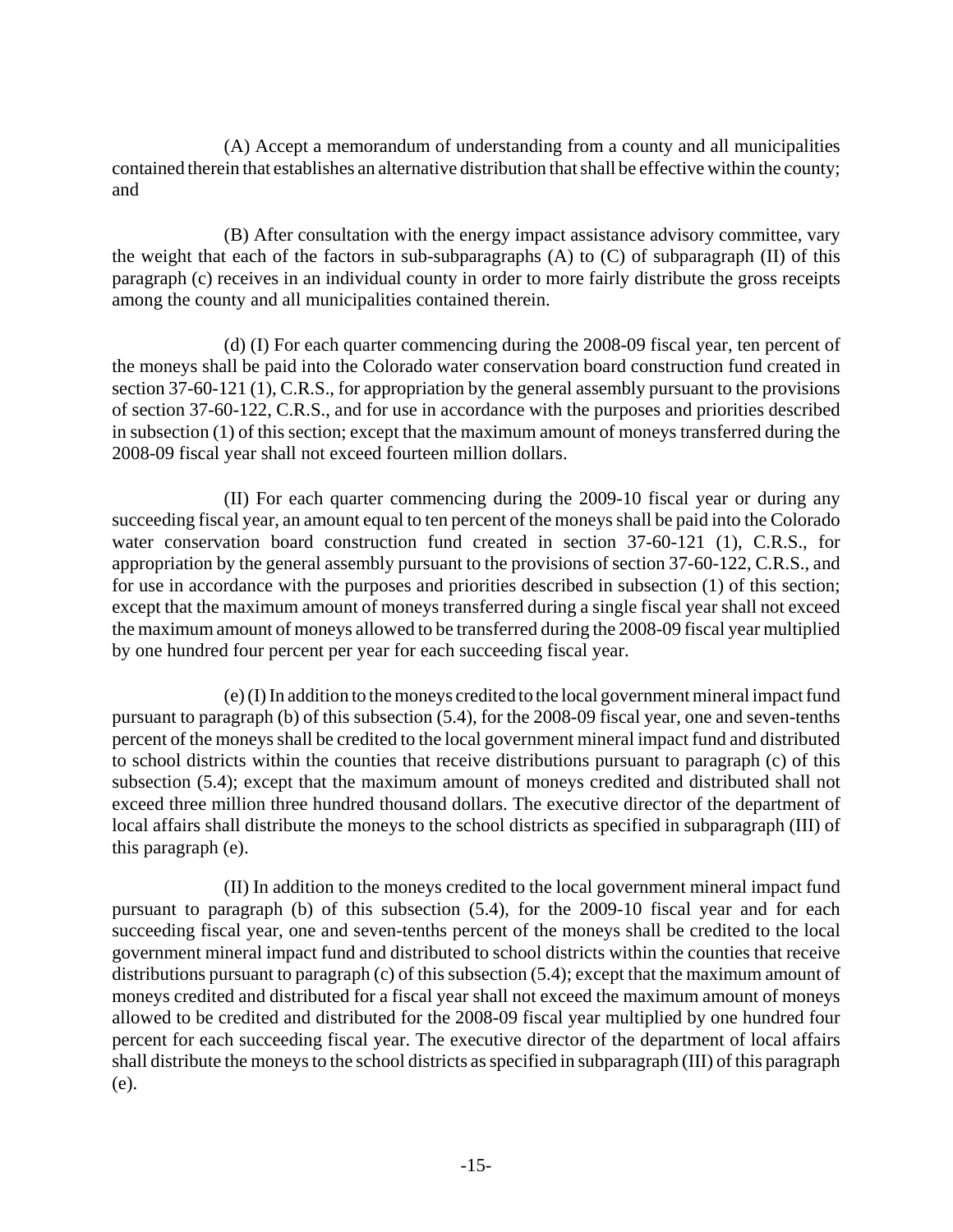(III) The executive director of the department of local affairs shall make the distributions required by subparagraphs (I) and (II) of this paragraph (e) at the same time as the executive director makes distributions to counties pursuant to paragraph (c) of this subsection (5.4), and the total amount of the distributions made to all school districts within a single county shall be in proportion to the amount of the moneys distributed directly to the county pursuant to said paragraph (c). Where more than one school district exists within a county, the distribution to each school district shall be the percentage that the most recent funded pupil count, as determined pursuant to the "Public School Finance Act of 1994", article 54 of title 22, C.R.S., for pupils enrolled in the county attributable to that school district bears to the most recent total funded pupil count for all pupils attributable to the county.

(5.5) (a) On and after July 1, 2008, all moneys other than bonus payments, as defined in paragraph (b) of subsection (5.3) of this section, credited to the mineral leasing fund in excess of the amounts distributed pursuant to subsection (5.4) of this section shall be transferred on a quarterly basis for each quarter commencing on July 1, October 1, January 1, or April 1 of any state fiscal year to the higher education federal mineral lease revenues fund created in section 23-19.9-102 (1) (a), C.R.S., and the higher education maintenance and reserve fund created in section 23-19.9-102 (2) (a), C.R.S., as specified in said section.

(b) Notwithstanding the provisions of paragraph (a) of subsection (5.4) of this section, if the amount of moneys in the higher education federal mineral lease revenues fund, established pursuant to section 23-19.9-102 (1), C.R.S., including any transfers pursuant to section 23-19.9-102 (2) (b), C.R.S., is insufficient to cover the full amount of the payments due to be made under lease-purchase agreements authorized pursuant to section 23-1-106.3 (3), C.R.S., the general assembly may reduce the transfer to the state public school fund by the amount needed to cover the full amount of payments and transfer that amount to the higher education federal mineral lease revenues fund.

#### (6) Repealed.

(7) (a) No state agency or office shall expend any moneys received from the local government mineral impact fund unless such expenditure is authorized by legislative appropriation separate from the provisions of this section; except that, if the executive director of the department of local affairs with the concurrence of the governor determines that a local government emergency exists, the state agency or office may expend any moneys received from the local government mineral impact fund without further appropriation. In the event moneys are expended based on a determination that a local government emergency exists, the department of local affairs shall notify the legislative council of the expenditure.

(b) The provisions of paragraph (a) of this subsection (7) shall not apply to any moneys received by a state-supported institution of higher education that provides job training or facilities related to energy development for counties or communities with energy impacts. Such a statesupported institution of higher education may accept and expend moneys from the local government impact fund.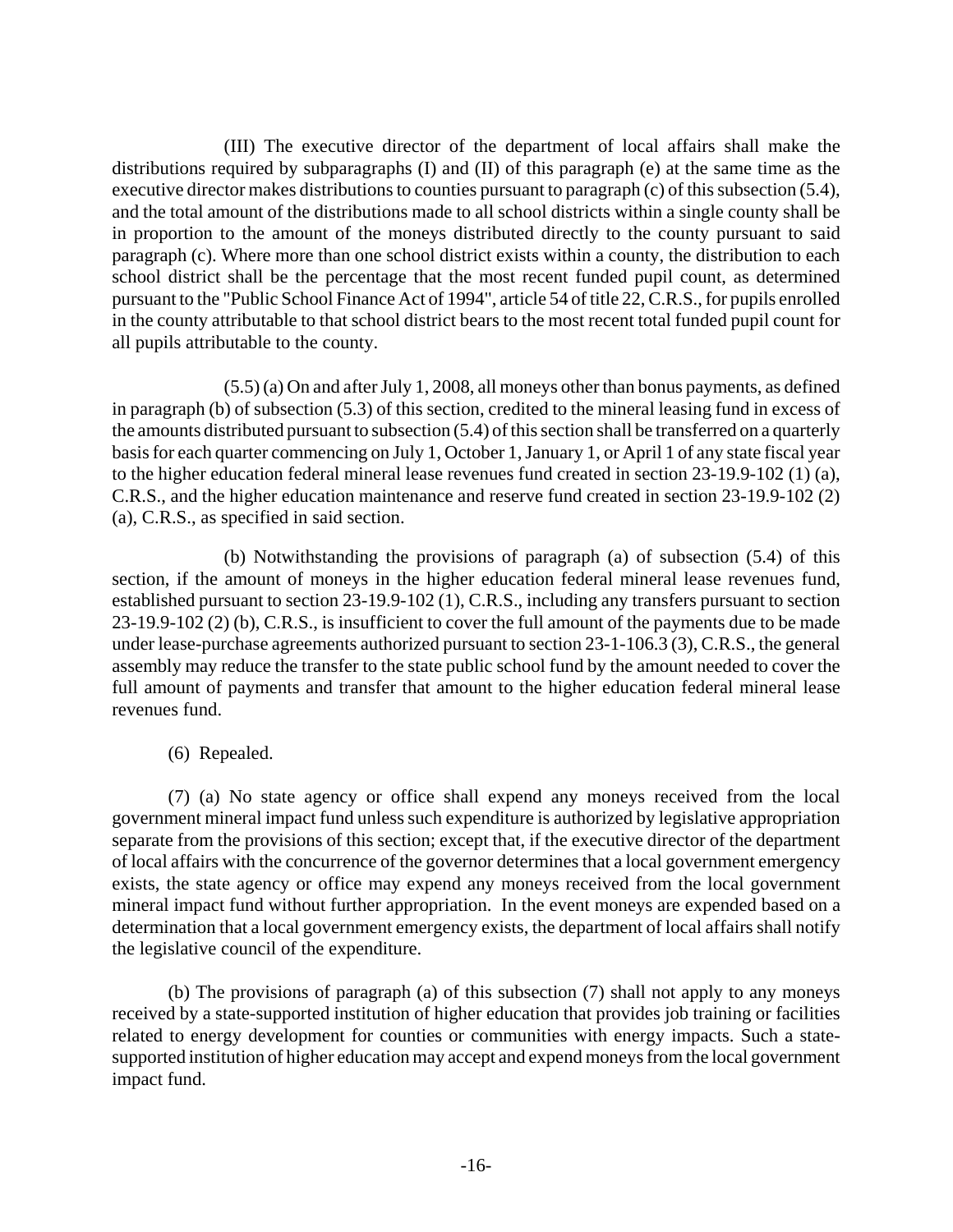**34-63-103. Method of payment.** Warrants in payment of the amounts due the several counties shall be issued and paid pursuant to the provisions of law.

**34-63-104. Special funds relating to oil shale lands.** (1) All moneys from sales, bonuses, royalties, leases, and rentals related to oil shale production on oil shale lands received by the state pursuant to section 35 of the federal "Mineral Lands Leasing Act" of February 25, 1920, as amended, shall be deposited by the state treasurer into a special fund for appropriation by the general assembly to state agencies, school districts, and political subdivisions of the state affected by the development and production of energy resources from oil shale lands primarily for use by such entities in planning for and providing facilities and services necessitated by such development and production and secondarily for other state purposes.

(2) All moneys earned from the investment of the oil shale special fund established by subsection (1) of this section shall be deposited by the state treasurer into a separate special fund and shall be appropriated by the general assembly primarily to state agencies, school districts, and political subdivisions of the state affected by the development and production of energy resources from oil shale lands for planning and, in the form of grants and loans, for providing facilities and services necessitated by such development and production and secondarily for other state purposes.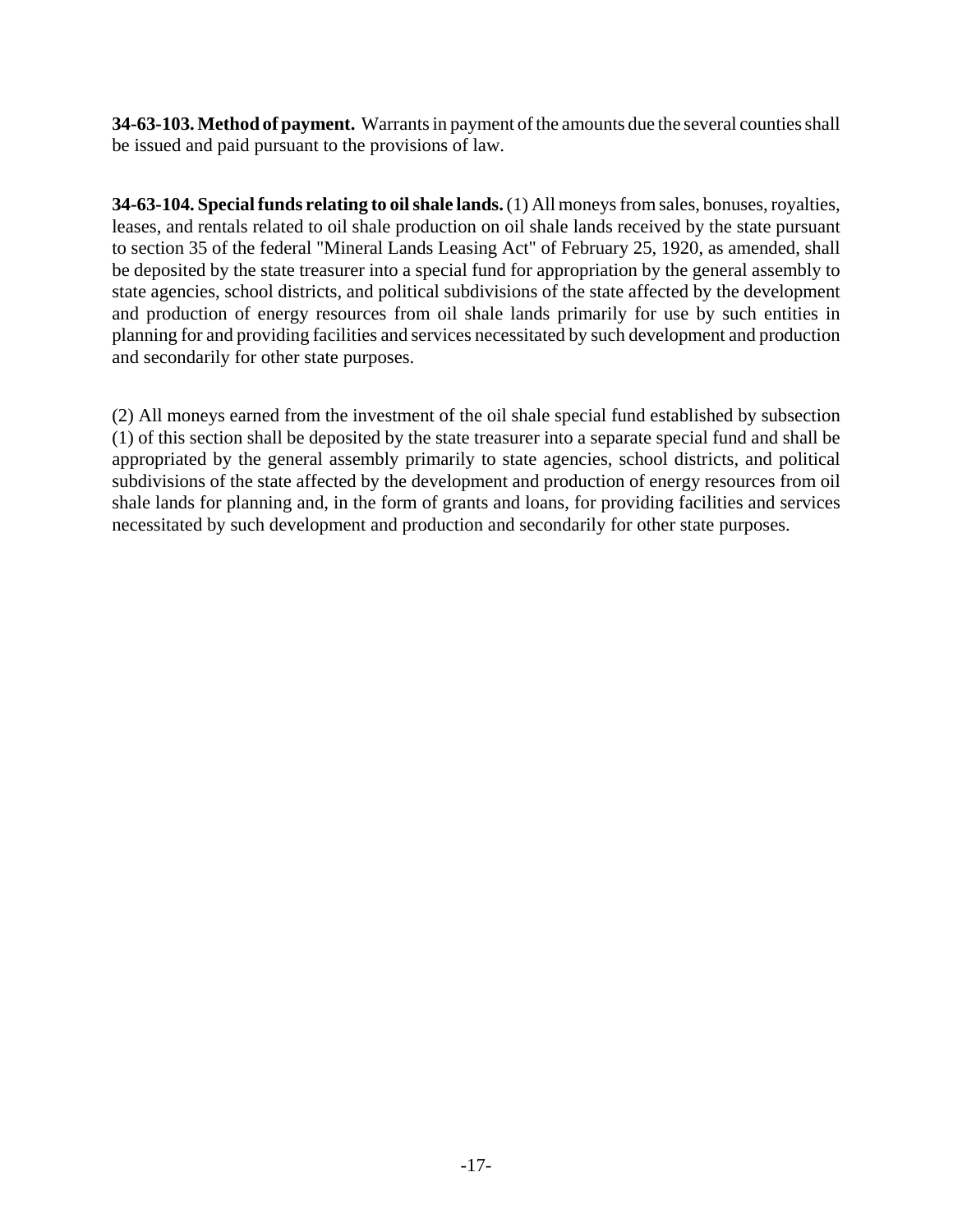# **Exhibit II**

# **Colorado Revised Statutes Title 35, Article 45 Public Domain Range**

<span id="page-21-0"></span>Section 35-45-108, C.R.S. **Distribution of receipts.** (1) All moneys received by the state treasurer as the state's share of the amounts collected by the federal government under the provisions of sections 3 and 15 of the "Taylor Grazing Act", and any act amendatory thereof, and under the provisions of Public Law 136, 82nd congress, approved August 31, 1951, shall be credited to a clearing account.

(2) Moneys received under the provisions of section 3 of the "Taylor Grazing Act" which are derived from each grazing district in the state shall be paid over to the counties in which such grazing districts are located, in the proportion that the acreage of each county lying within a particular grazing district bears to the total acreage of such grazing district, as such acreages are certified by the federal agency administering such provisions.

 (3) Moneys received under the provisions of section 15 of the "Taylor Grazing Act" and under the provisions of Public Law 136, 82nd congress, shall be paid over to the several counties of the state from which such moneys were derived, as certified in reports furnished by the federal agency administering said provisions.

 (4) All such payments shall be calculated by the state treasurer and shall be made to the respective county treasurers during the month of September of each year.

Section 35-45-109, C.R.S. **Range improvement fund - board of district advisers.** (1) All moneys paid to the counties shall be deposited with the county treasurer in a special fund to be known as the range improvement fund of district no. \_\_\_. The county treasurer of any county in which a district is located shall be the ex officio district treasurer and custodian of moneys received and shall be liable upon his official bond for all moneys deposited in said range improvement fund. The county treasurer, as ex officio district treasurer, shall pay out such money in said range improvement fund upon the warrant of the chairman or vice-chairman of the district grazing advisory board or a board of district advisers established pursuant to subsection (2) of this section and after consultation with the district manager of the grazing district in which county the moneys were deposited. Said district grazing advisory boards are established pursuant to Public Law 94-579 (43 U.S.C. 1753) or its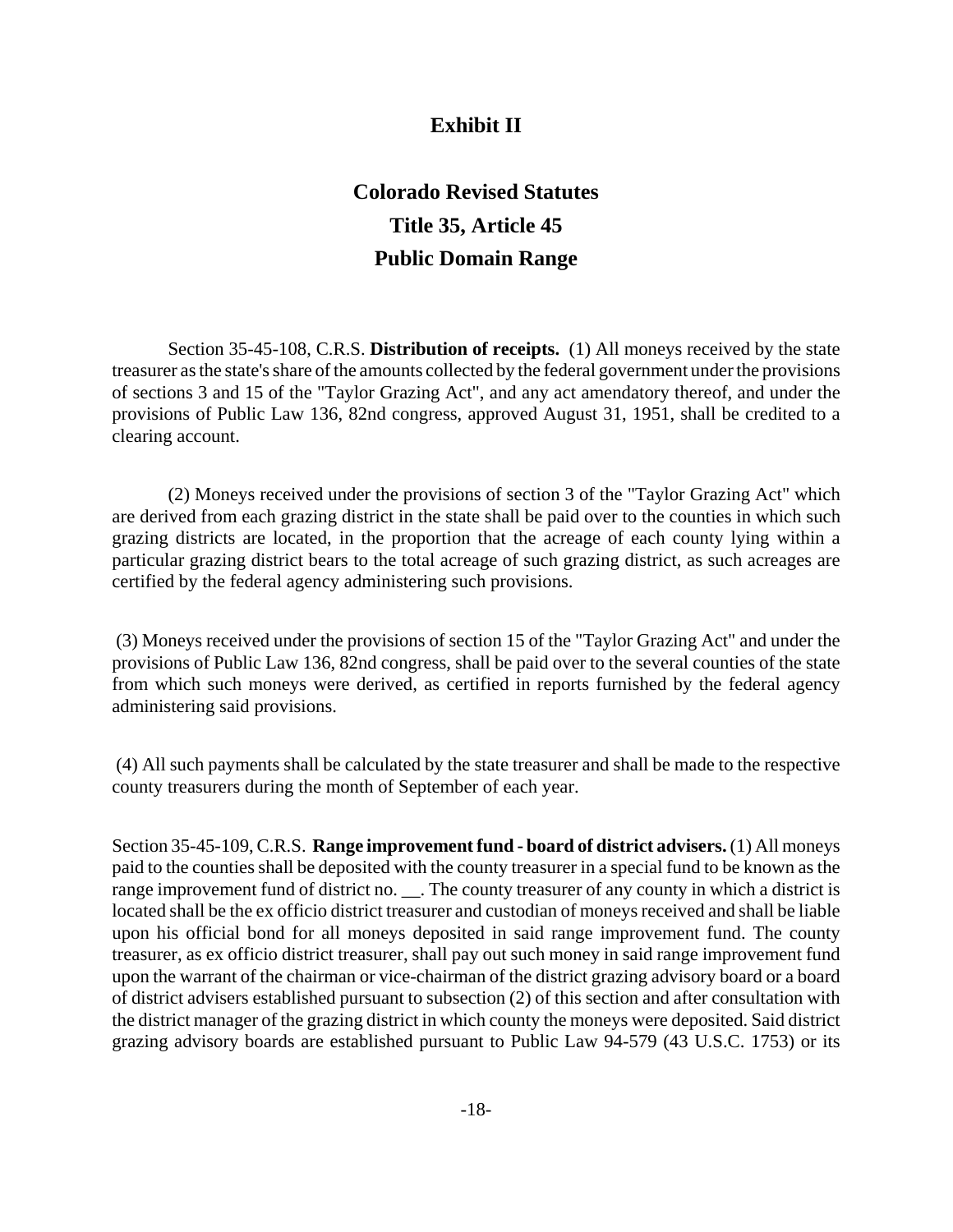successor, as may be established by the secretary of the interior pursuant to the "Federal Advisory Committee Act", Public Law 92-463 (86 Stat. 770; Title 5, App.).

 (2) (a) In the event that the grazing advisory boards cease to exist, the commissioner of agriculture shall establish and maintain a board of district advisers for each grazing district upon the petition of a simple majority of the livestock lessees and permittees within the jurisdiction of the district. The function of the board of district advisers shall be to determine the use of the range improvement fund in accordance with section 35-45-110.

 (b) The number of advisers on each board and the number of years an adviser may serve shall be determined by the commissioner. Each board shall consist of livestock representatives who shall be lessees or permittees in the district under the board's jurisdiction and shall be chosen by the lessees and permittees in the district through an election prescribed by the commissioner. Each board of district advisers shall meet at least once annually.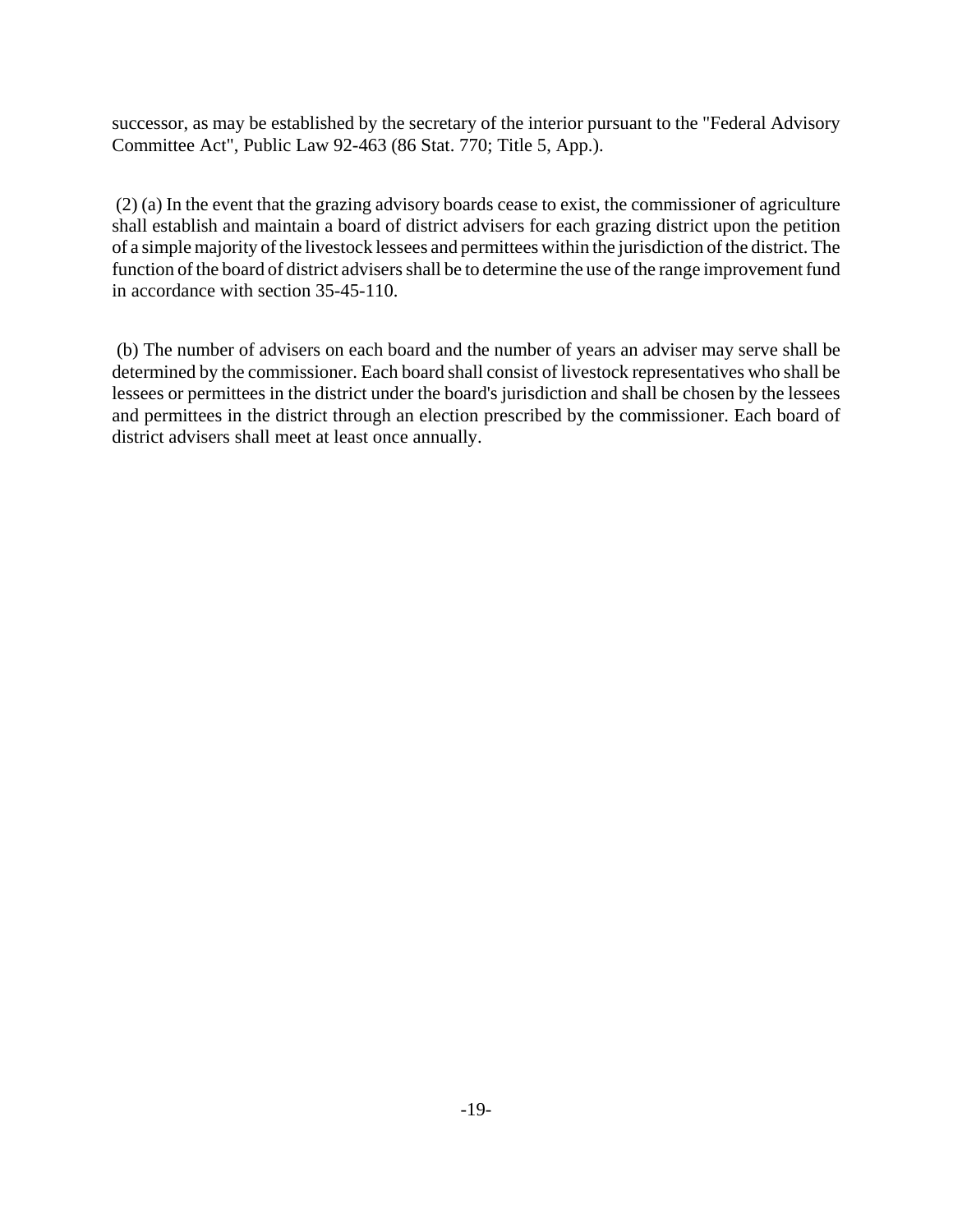# **Exhibit III**

# <span id="page-23-0"></span>**Colorado Revised Statutes Title 30, Article 29 Apportionment of Federal Moneys from Public Lands**

Section 30-29-101, C.R.S. **Receipts from national forests.** (1) All moneys received by the state treasurer from federal government under provisions of the act of congress of May 23, 1908, as amended, relating to receipts from national forests, shall be credited to a clearing account.

(2) During the month of September of each year, the state treasurer shall pay over the moneys specified in subsection (1) of this section to the treasurers of the several counties of the state in which national forests are located, on the basis of the acreage of national forest land located in each county and in accordance with information provided by the appropriate agency of the federal government as to source and amount.

(3) The boards of county commissioners of the counties receiving the payments specified in subsection (2) of this section shall allocate the amount thereof between the county road and bridge fund and the public schools in the county, but not less than five percent of the amount received annually shall ever be allocated for either purpose. If there is more than one school district in the county, the amount allocated to each district shall be in the proportion which its pupil enrollment during the preceding school year bears to the aggregate pupil enrollment in all districts in the county during said preceding school year.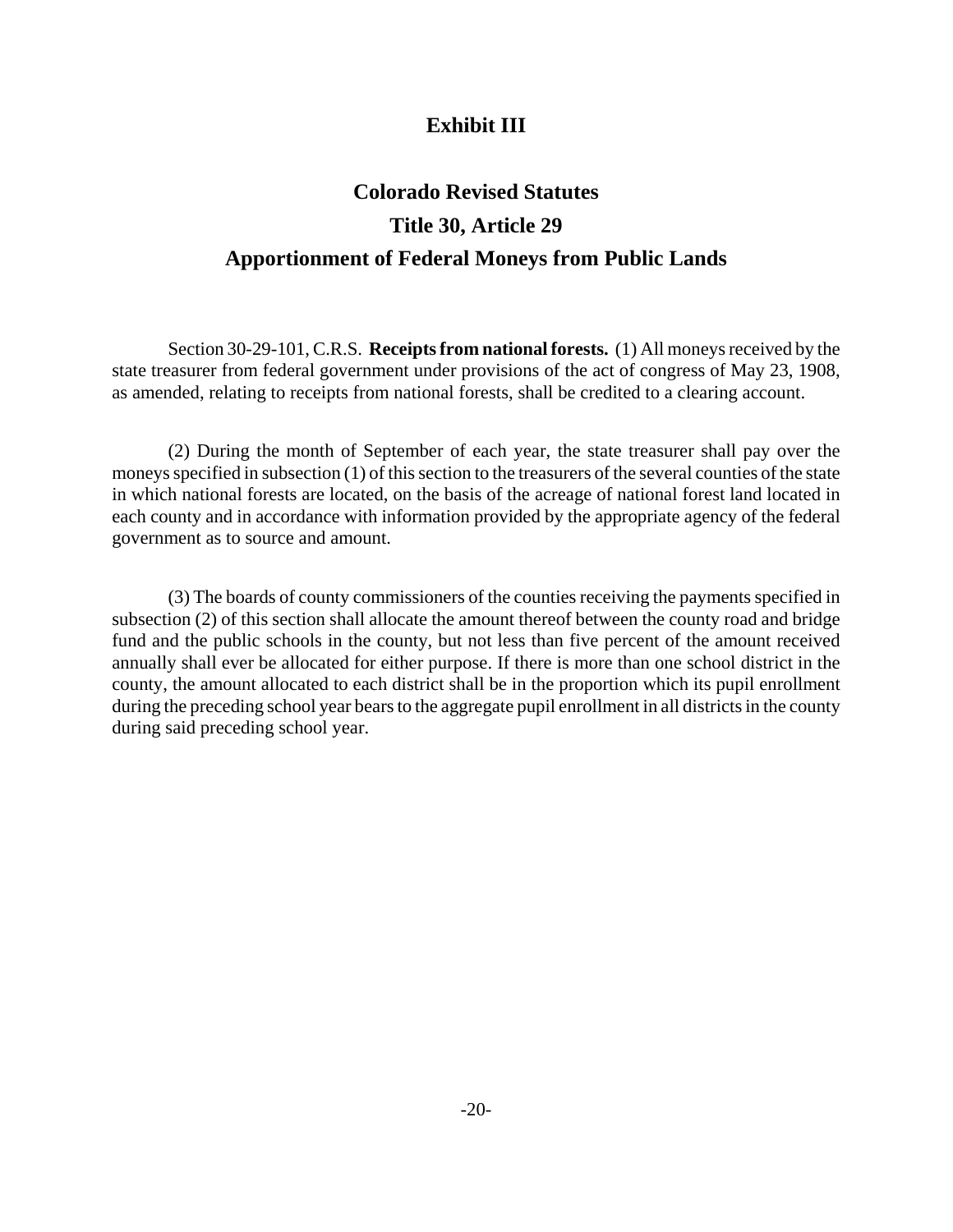<span id="page-24-0"></span>

## **STATE OF COLORADO** State Auditor

**OFFICE OF THE STATE AUDITOR** Legislative Services Building<br>303.869.2800<br>200 East 14th Avenue 303.869.2800 200 East 14th Avenue

Denver, Colorado 80203-2211

February 3, 2009

#### **Independent Auditor's Report on Compliance and Other Matters on Internal Control Over Financial Reporting Based on an Audit of the Statement of Federal Land Payments Performed in Accordance With** *Government Auditing Standards*

Members of the Legislative Audit Committee:

We have audited the Statement of Federal Land Payments of the State of Colorado, as of and for the federal fiscal year ended September 30, 2008, and have issued our report thereon dated March 3, 2009. This Statement is the responsibility of the Colorado Governor's Office. The preparation of the report has been formally delegated to the Colorado Department of Treasury. We conducted our audit in accordance with generally accepted auditing standards applicable to financial audits contained in the *Government Auditing Standards*, issued by the Comptroller General of the United States.

#### Compliance

As part of obtaining reasonable assurance about whether the State of Colorado's Statement of Federal Land Payments is free of material misstatement, we performed tests of its compliance with certain provisions of laws, regulations, contracts and grants, noncompliance with which could have a direct and material effect on the determination of financial statement amounts. However, providing an opinion on compliance with those provisions was not an objective of our audit and, accordingly, we do not express such an opinion. The results of our tests disclosed no instances of noncompliance that are required to be reported under *Governmental Auditing Standards*.

#### Internal Control Over Financial Reporting

In planning and performing our audit, we considered the Colorado Governor's Office and the Colorado Department of Treasury's internal controls over financial reporting in order to determine our auditing procedures for the purpose of expressing our opinion on the Statement of Federal Land Payments and not to provide assurance on the internal control over financial reporting. Our consideration of the internal control over financial reporting would not necessarily disclose all matters in the internal control over financial reporting that might be material weaknesses. A material weakness is a condition in which the design or operation of one or more of the internal control components does not reduce to a relatively low level the risk that misstatements in amounts that would be material in relation to the Statement of Federal Land Payments being audited may occur and not be detected within a timely period by employees in the normal course of performing their assigned functions. We noted no matters involving the internal control over financial reporting and its operation that we consider to be material weaknesses.

Silly Symanst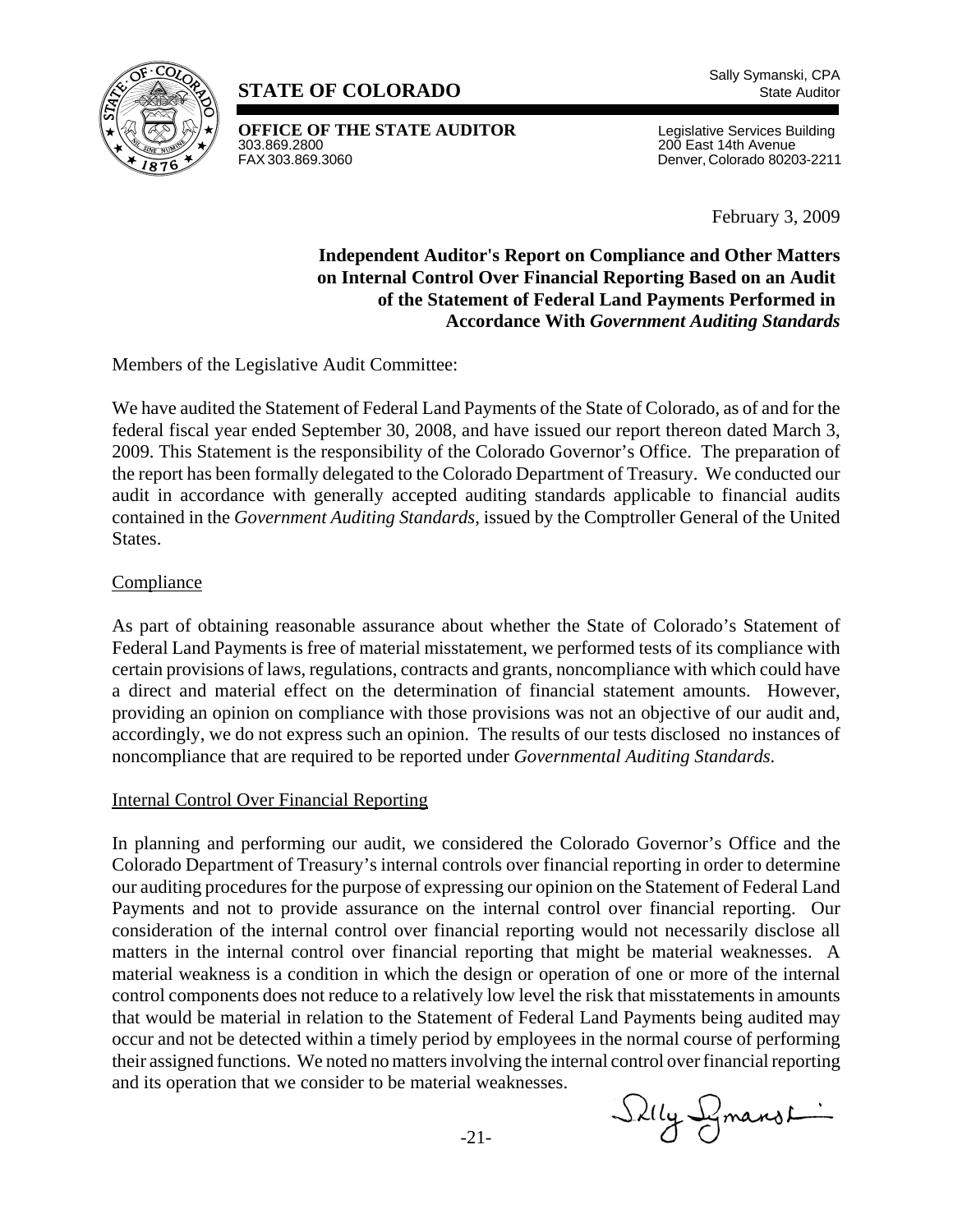<span id="page-25-0"></span>

# **STATE OF COLORADO** State Auditor

**OFFICE OF THE STATE AUDITOR** Legislative Services Building<br>303.869.2800 200 East 14th Avenue 303.869.2800 200 East 14th Avenue

Denver, Colorado 80203-2211

February 3, 2009

**Independent Auditor's Report on Compliance with Requirements Applicable to Major Programs and Internal Control Over Compliance in Accordance with OMB Circular A-133**

Members of the Legislative Audit Committee:

**Compliance** 

We have audited the compliance of the State of Colorado with the types of compliance requirements described in the U.S. Office of Management and Budget (OMB) *Circular A-133 Compliance Supplement* that are applicable to the major federal programs related to the Statement of Federal Land Payments for the federal fiscal year ended September 30, 2007. The State of Colorado's major federal programs are identified in the summary of auditor's results section of the *State of Colorado Statewide Single Audit* for the year ended June 30, 2008. Compliance with the requirements of laws, regulations, contracts and grants applicable to the major federal programs related to the Statement is the responsibility of the Colorado Governor's Office. The preparation of the report has been formally delegated to the Colorado Department of Treasury. Our responsibility is to express an opinion on the State of Colorado's compliance based on our audit.

We conducted our audit in accordance with auditing standards generally accepted in the United States of America; the standards applicable to financial audits contained in *Governmental Auditing Standards,* issued by the Comptroller General of the United States; and OMB *Circular A-133 Audits of States, Local Governments, and Non-Profit Organizations.* Those standards and OMB *Circular A-133* require that we plan and perform the audit to obtain reasonable assurance about whether noncompliance with the types of compliance requirements referred to above that could have a direct and material effect on a major federal program occurred. An audit includes examining, on a test basis, evidence about the State of Colorado's compliance with those requirements and performing such other procedures as we considered necessary in the circumstances. We believe our audit provides a reasonable basis for our opinion. Our audit does not provide a legal determination on the State of Colorado's compliance with those requirements.

In our opinion, the State of Colorado complied, in all material respects, with the requirements referred to above that are applicable to the major federal programs related to the Statement of Federal Land Payments for the federal fiscal year ended September 30, 2008.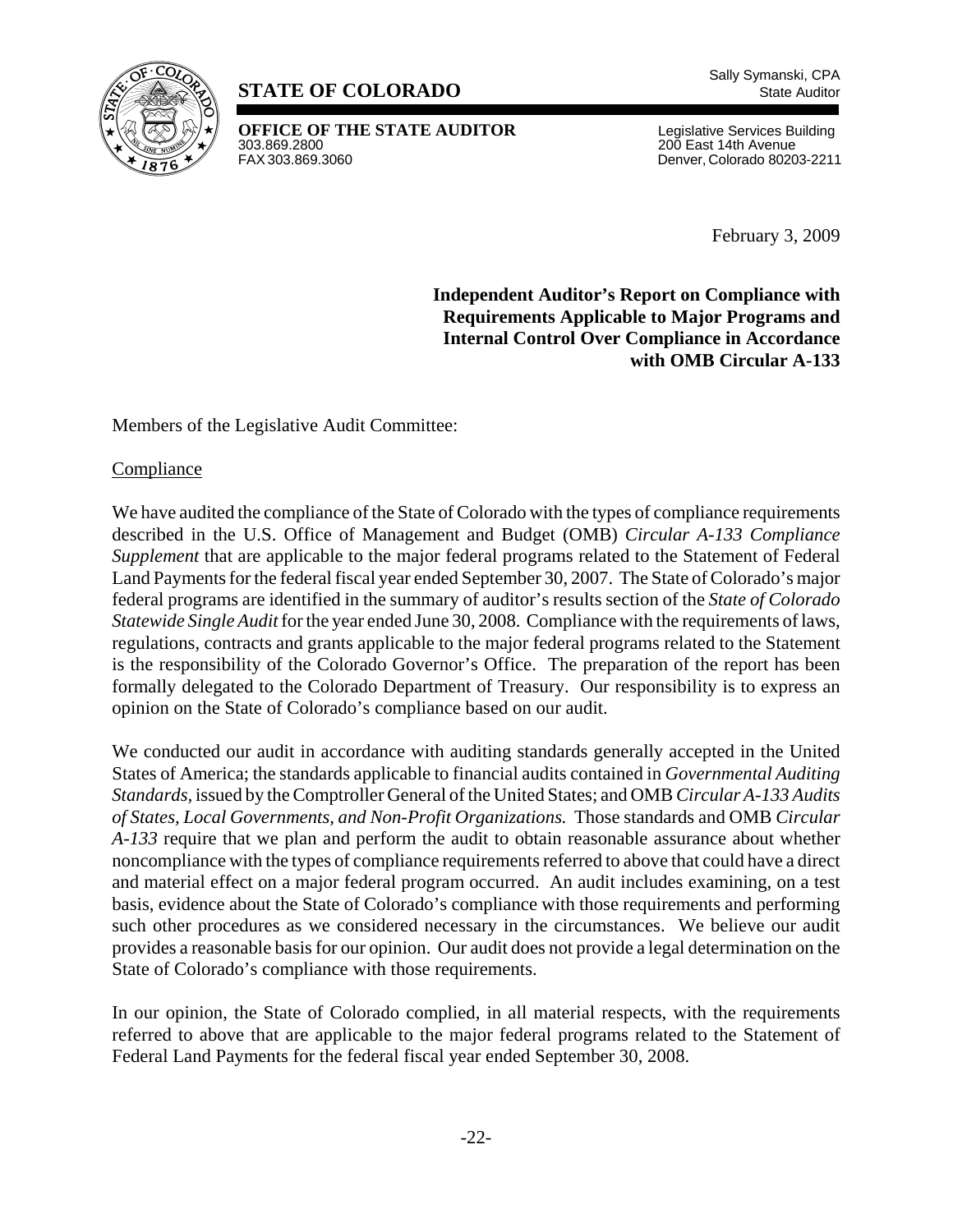#### Internal Control Over Compliance

The management of the Colorado Governor's Office and the Colorado Department of Treasury are responsible for establishing and maintaining effective internal control over compliance with requirements of laws, regulations, contracts and grants applicable to major federal programs related to the Statement of Federal Land Payments. In planning and performing our audit, we considered the Colorado Governor's Office and the Colorado Department of Treasury's internal controls over compliance with requirements that could have a direct and material effect on a major federal program in order to determine our auditing procedures for the purpose of expressing our opinion on compliance and to test and report on the internal control over compliance in accordance with OMB *Circular A-133*.

Our consideration of the internal control over compliance would not necessarily disclose all matters in the internal control that might be material weaknesses. A material weakness is a condition in which the design or operation of one or more of the internal control components does not reduce to a relatively low level the risk that noncompliance with applicable requirements of laws, regulations, contracts and grants that would be material in relation to a major federal program being audited may occur and not be detected within a timely period by employees in the normal course of performing their assigned functions. We noted no matters involving the internal control over compliance and its operation that we consider to be material weaknesses.

Silly Symanst